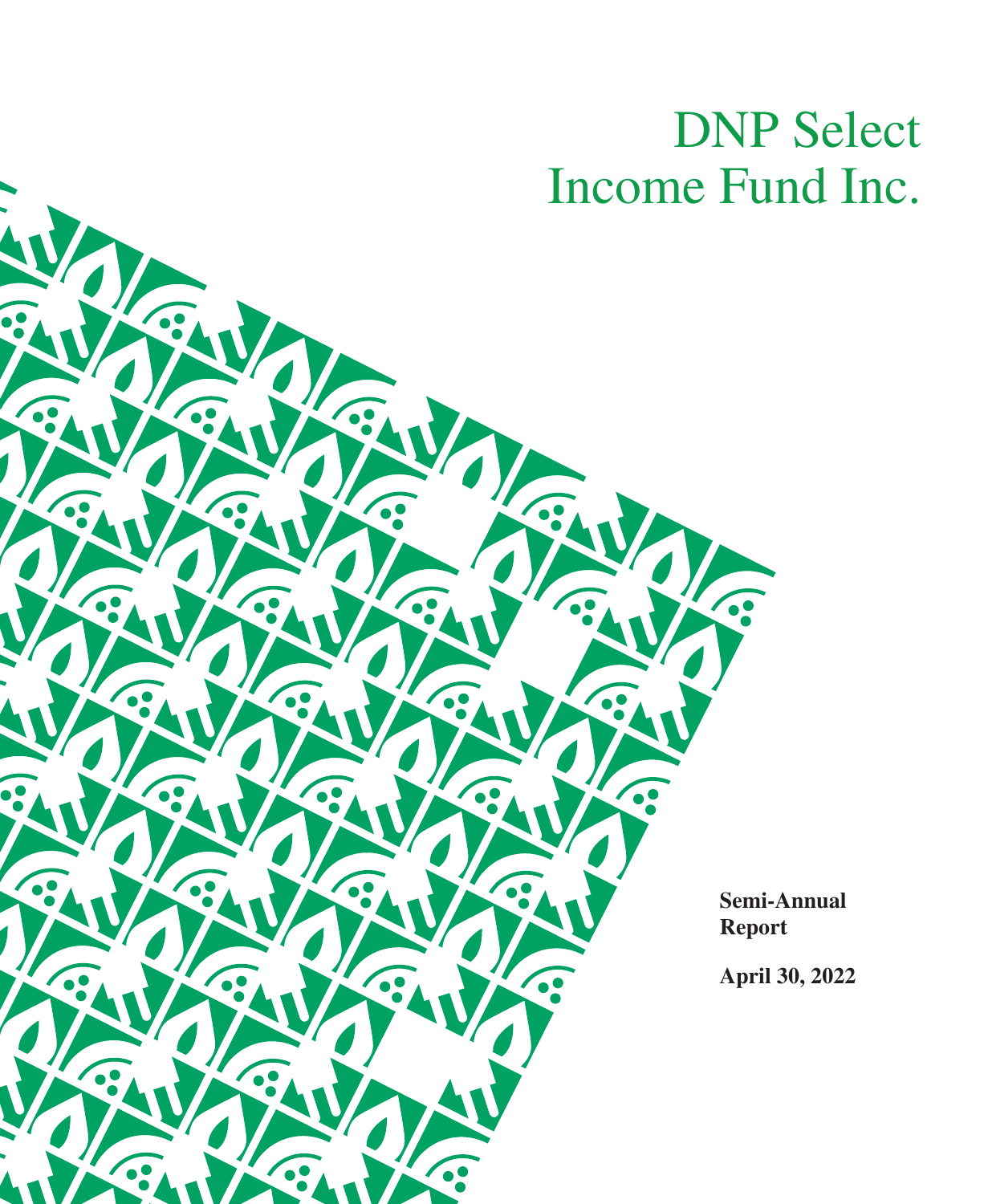## **DNP SELECT INCOME FUND INC. FUND DISTRIBUTIONS AND MANAGED DISTRIBUTION PLAN**

**Fund Distributions and Managed Distribution Plan:** DNP Select Income Fund Inc. ("DNP" or the "Fund") has been paying a regular 6.5 cent per share monthly distribution on its common stock since July 1997. In February 2007, the Board of Directors adopted a Managed Distribution Plan, which provides for the Fund to continue to make a monthly distribution on its common stock of 6.5 cents per share. Under the Managed Distribution Plan, the Fund will distribute all available investment income to shareholders, consistent with the Fund's primary investment objective. If and when sufficient investment income is not available on a monthly basis, the Fund will distribute long-term capital gains and/or return capital to its shareholders in order to maintain the steady distribution level that has been approved by the Board. If the Fund estimates that it has distributed more than its income and capital gains in a particular period, a portion of your distribution may be a return of capital. A return of capital may occur, for example, when some or all of the money that you invested in the Fund is paid back to you. A return of capital distribution does not necessarily reflect the Fund's investment performance and should not be confused with "yield" or "income."

You should not draw any conclusions about the Fund's investment performance from the amount of the Fund's distributions or from the terms of the Fund's Managed Distribution Plan.

Whenever a monthly distribution includes a capital gain or return of capital component, the Fund provides you with a written statement indicating the sources of the distribution and the amount derived from each source.

The amounts and sources of distributions reported monthly in statements from the Fund are only estimates and are not provided for tax reporting purposes. The actual amounts and sources of the amounts for tax reporting purposes will depend upon the Fund's investment results during its fiscal year and may be subject to changes based on tax regulations. The Fund will send you a Form 1099-DIV for the calendar year that will tell you how to report these distributions for federal income tax purposes.

The Board reviews the operation of the Managed Distribution Plan on a quarterly basis, with the most recent review having been conducted in June 2022, and the Adviser uses data provided by an independent consultant to review for the Board the Managed Distribution Plan annually. The Board may amend, suspend or terminate the Managed Distribution Plan without prior notice to shareholders if it deems such action to be in the best interests of the Fund and its shareholders. For example, the Board might take such action if the Managed Distribution Plan had the effect of shrinking the Fund's assets to a level that was determined to be detrimental to Fund shareholders. The suspension or termination of the Managed Distribution Plan could have the effect of creating a trading discount if the Fund's stock is trading at or above net asset value, widening an existing trading discount, or decreasing an existing premium.

The Managed Distribution Plan is described in a Question and Answer format on your Fund's website, www.dpimc.com/dnp, and discussed in the section of management's letter captioned "About Your Fund." The tax characterization of the Fund's distributions for the last 5 years can also be found on the website under the "Tax Information" tab.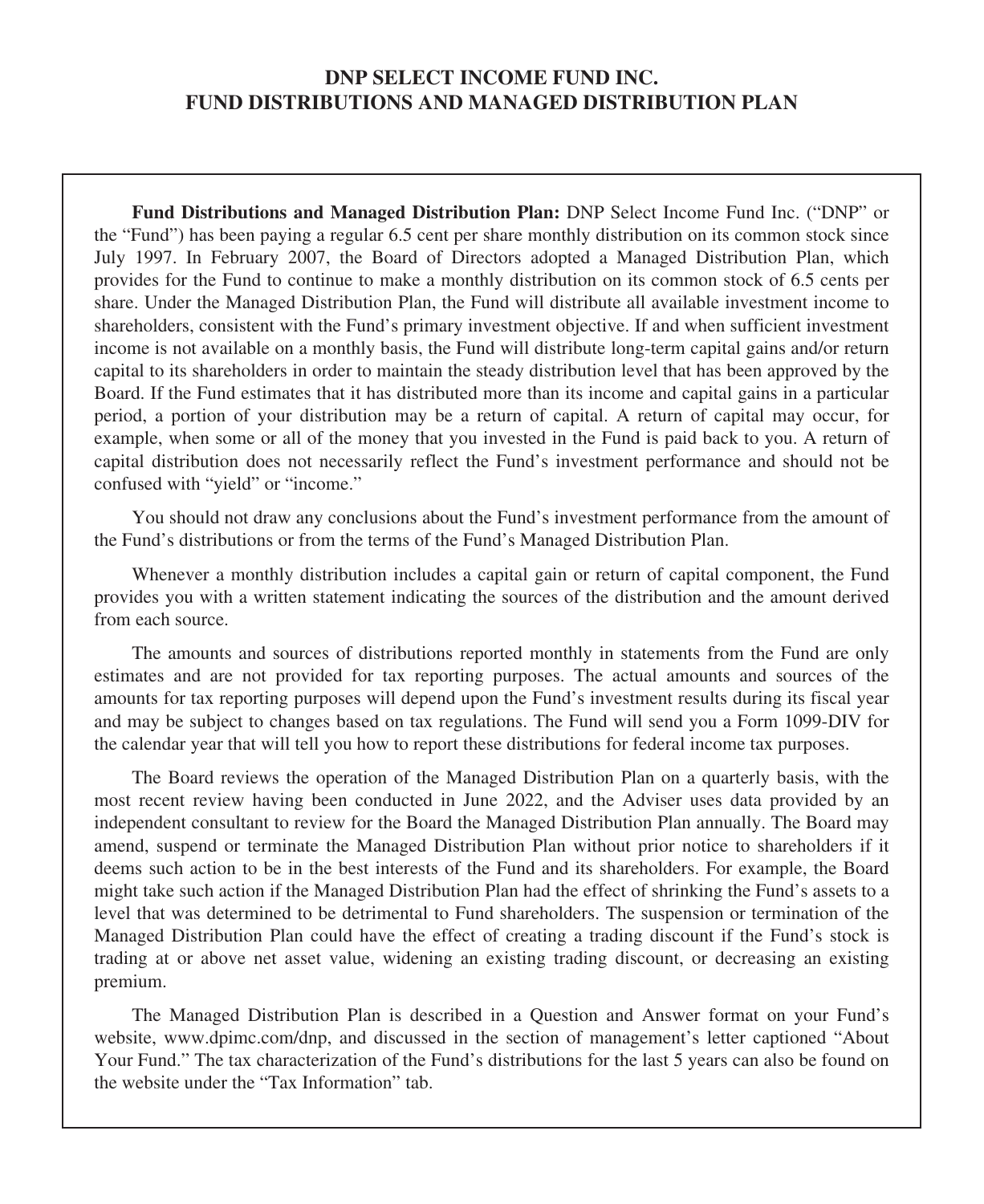Dear Fellow Shareholders:

**Performance Review:** Consistent with its primary objective of current income and long-term growth of income, and its Managed Distribution Plan, the Fund declared six monthly distributions of 6.5 cents per share of common stock during the first half of the 2022 fiscal year. The 6.5 cent per share monthly rate, without compounding, would be 78 cents annualized, which is equal to 6.6% of the April 30, 2022, closing price of \$11.74 per share. Please refer to the inside front cover of this report and the portion of this letter captioned "About Your Fund" for important information about the Fund and its Managed Distribution Plan.

Your Fund had a market value total return (income plus change in market price) of 12.3% for the six-months ended April 30, 2022, compared to the 4.8% total return of the Composite Index. The Composite Index is composed of the S&P 500® Utilities Index and the Bloomberg U.S. Utility Bond Index, weighted to reflect the stock and bond ratio of the Fund. On a net asset value (NAV) basis, the Fund's total return (income plus change in the NAV of the portfolio) was 9.4% over the same period. On a longer-term basis, as of April 30, 2022, your Fund had a five-year annualized total return of 9.1% on a market value basis, compared to the 9.2% return of the Composite Index. On a NAV basis, the Fund's total return was 8.5% for the same period.

The table below compares the performance of your Fund to various market benchmarks. It is important to note that the composite and index returns referred to in this letter do not include fees or expenses, whereas the Fund's returns are net of expenses.

| <b>Total Return</b> <sup>1</sup><br>For the period indicated through April 30, 2022                           |            |            |          |          |  |  |  |
|---------------------------------------------------------------------------------------------------------------|------------|------------|----------|----------|--|--|--|
| <b>Five Years</b><br><b>Ten Years</b><br>(annualized)<br><b>Six Months</b><br><b>One Year</b><br>(annualized) |            |            |          |          |  |  |  |
| DNP Select Income Fund Inc.                                                                                   |            |            |          |          |  |  |  |
| Market Value <sup>2</sup>                                                                                     | $12.3\%$   | 23.7%      | $9.1\%$  | $9.0\%$  |  |  |  |
| Net Asset Value (NAV) <sup>3</sup>                                                                            | $9.4\%$    | $10.3\%$   | $8.5\%$  | $10.7\%$ |  |  |  |
| Composite Index <sup>4</sup>                                                                                  | 4.8%       | $7.0\%$    | $9.2\%$  | $9.9\%$  |  |  |  |
| S&P $500^\circ$ Utilities Index <sup>4</sup>                                                                  | 8.2%       | $10.1\%$   | $10.3\%$ | $11.7\%$ |  |  |  |
| Bloomberg U.S. Utility Bond Index <sup>4</sup>                                                                | $(15.1)\%$ | $(12.1)\%$ | $1.7\%$  | 2.8%     |  |  |  |

<sup>1</sup> Past performance is not indicative of future results. Current performance may be lower or higher than performance in historical periods.

- <sup>2</sup> Total return on market value assumes a purchase of common stock at the opening market price on the first business day and a sale at the closing market price on the last business day of the period shown in the table and assumes reinvestment of dividends at the actual reinvestment prices obtained under the terms of the Fund's dividend reinvestment plan. In addition, when buying or selling stock, you would ordinarily pay brokerage expenses. Because brokerage expenses are not reflected in the above calculations, your total return net of brokerage expenses would be lower than the total return on market value shown in the table. Source: Administrator of the Fund.
- <sup>3</sup> Total return on NAV uses the same methodology as is described in note 2, but with use of NAV for beginning, ending and reinvestment values. Because the Fund's expenses (ratios detailed on page 14 of this report) reduce the Fund's NAV, they are already reflected in the Fund's total return on NAV shown in the table. NAV represents the underlying value of the Fund's net assets, but the market price per share may be higher or lower than NAV. Source: Administrator of the Fund.
- <sup>4</sup> The Composite Index is a composite of the returns of the S&P 500<sup>®</sup> Utilities Index and the Bloomberg U.S. Utility Bond Index, weighted to reflect the stock and bond ratio of the Fund. The indices are calculated on a total return basis with dividends reinvested. Indices are unmanaged; their returns do not reflect any fees, expenses or sales charges; and they are not available for direct investment. Performance returns for the S&P 500® Utilities Index and Bloomberg U.S. Utility Bond Index were obtained from Bloomberg LP.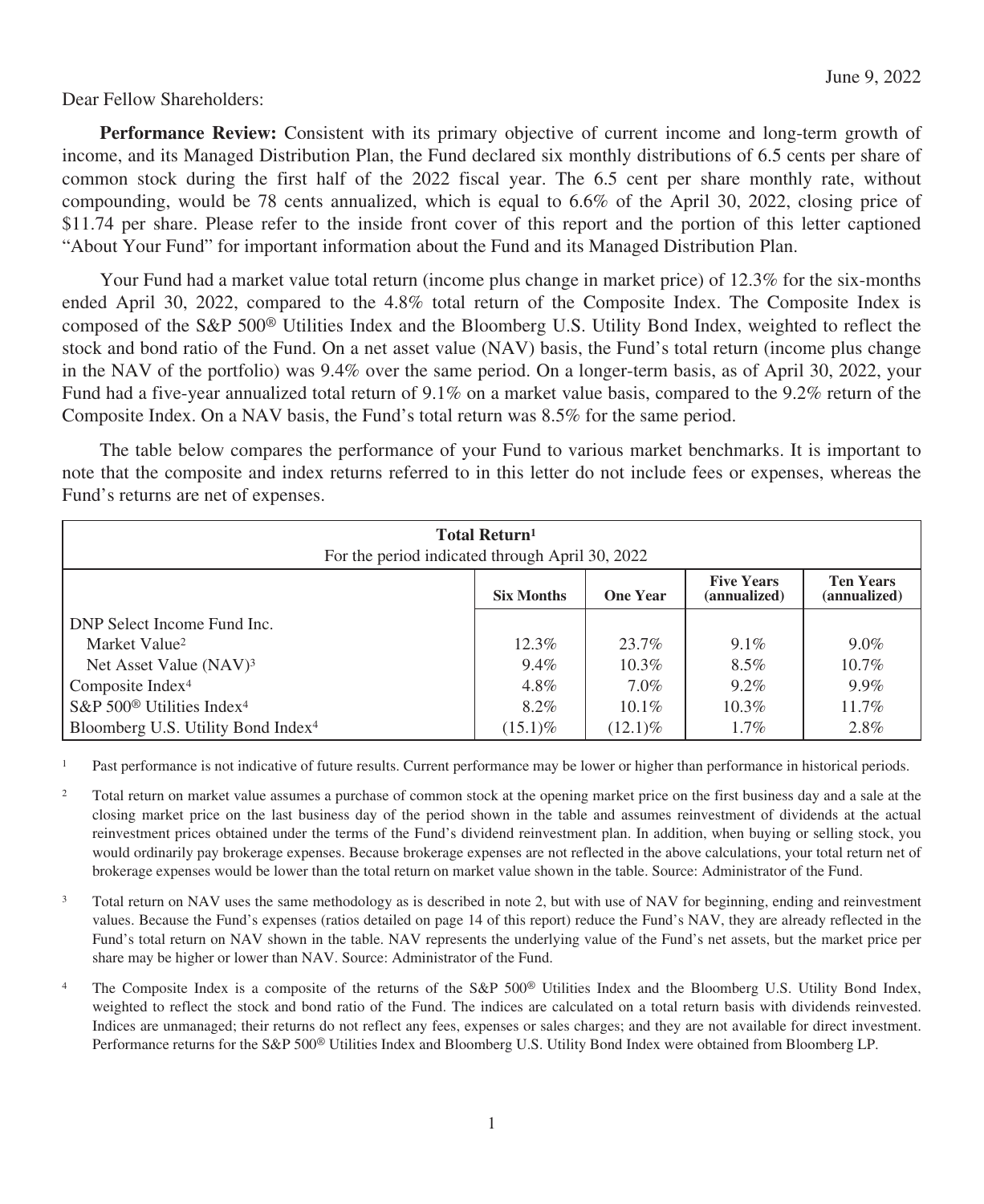**The Fallout from Russia's Invasion of Ukraine:** Early in the Fund's fiscal year, Russia began amassing a large number of troops along Ukraine's eastern border. By late February, Russian forces had entered Ukraine, sending shockwaves and uncertainty throughout the global market. The humanitarian crisis has been grave, and an imminent, peaceful resolution does not seem to be on the horizon. Meanwhile, the global economic implications of the invasion have been far-reaching. Prices of both oil and natural gas have shot upward to levels not seen in almost a decade. Energy security has come to the forefront of global policy, driving a notable shift in global markets. These rising energy costs have also compounded the risk of persistent inflation.

Even before the Ukraine invasion, worldwide energy markets were extremely tight. Oil demand had steadily accelerated back to pre-COVID levels, while supply growth continued to suffer from regulatory hurdles and under-investment. This pushed oil prices for West Texas Intermediate (WTI) barrels significantly higher through January 2022. Global natural gas prices also jumped substantially last summer and fall as Europe and Asia competed to replenish inventories heading into the 2021-22 winter season. European natural gas inventories entered the heating season at alarmingly low levels, driven in large part by Russian efforts to restrict supply into the region. This led to a series of natural gas and power price spikes throughout Europe.

It was against this backdrop that Russian President Vladimir Putin ordered troops into Ukraine. However, Russian plans for a quick takeover were thwarted, and the invasion was met with international efforts to isolate Russia. Although not all of Russia's energy exports have been made subject to sanctions, a large amount of supply has been curtailed. In recent years, Russia supplied approximately 40% of Europe's natural gas and exported roughly 7 million barrels of oil per day worldwide, around 7% of the global market. Russia also supplied a significant amount of refined products (gasoline, diesel, jet fuel) to Europe. With global energy markets already tight, there has been little excess supply available to replace missing Russian barrels. Consequently, oil prices have risen further since the invasion.

The situation for natural gas is even more dire. Russia is the largest exporter of natural gas in the world by a factor of two. Historically, approximately three-quarters of Russia's gas exports have gone to Europe, accounting for roughly 40% of Europe's natural gas imports. Europe's only alternative to Russian gas transported by pipelines is liquefied natural gas ("LNG")—typically shipped by sea from the United States or other LNG-producing countries—but there is very little global excess LNG supply available. As a result, Europe has had to offer premium pricing to attract LNG cargoes that otherwise would have been destined for Asia. This has resulted in a surge in LNG imports into Europe over recent months, which, combined with milder weather, helped to bring European inventories closer to historically normal levels.

Not surprisingly, energy security has become a primary focus for Europe. The European Union (EU) has committed to weaning itself off Russian energy imports over the coming years and is aggressively targeting a two-thirds reduction in Russian gas imports by the end of 2022. We expect such displacement to drive stronger demand for non-Russian hydrocarbons and believe North America is in prime position to provide additional supply to the global market over the medium and longer term. Unfortunately, over the near term, additional supply is limited, and prices may move even higher, eventually leading to demand destruction.

Rising energy prices have impacted what were already elevated levels of inflation. In turn, this has added to fears of a global economic recession. While worries over inflation and economic growth have dragged down the broader equity markets, the Fund's utility and midstream energy sectors have benefited. Investors have been drawn to the utility sector's high yield, along with its defensive and predictable earnings profile. Although utilities must also wrestle with inflation, they can recover most costs through regulated tracking mechanisms and routine rate cases, though with a time lag. Higher fuel prices over an extended time can crowd out necessary capital improvements and lower growth due to regulatory restrictions on customer bill inflation. To date, however, this has not occurred.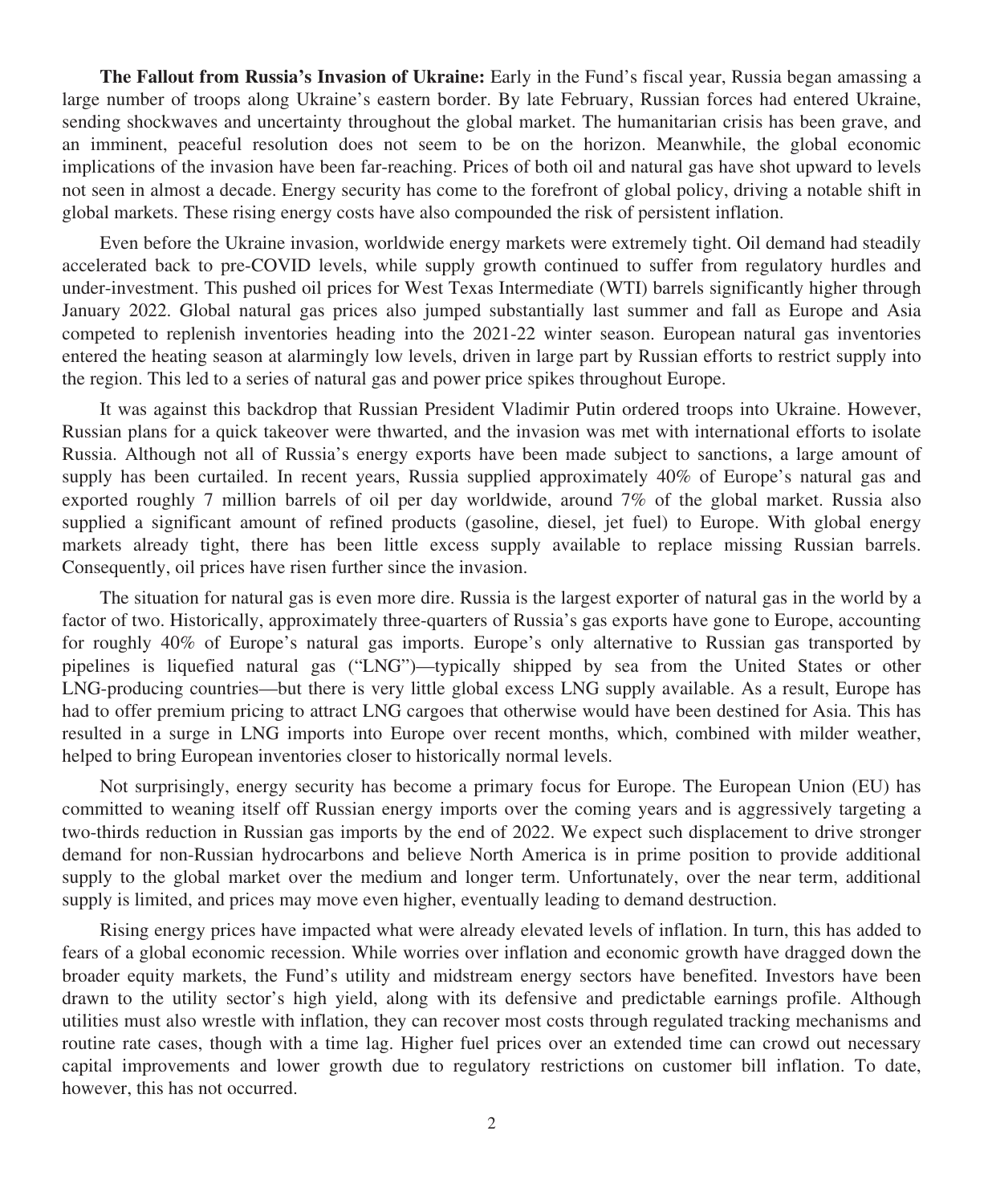The Fund's midstream energy holdings benefit from rising energy production and transportation volumes, and also, along with most of the energy sector, have some positive correlation to rising inflation. We believe the increased political and investor appreciation for energy reliability and security as a result of the conflict in Ukraine has improved the sector's long-term prospects. U.S. LNG export facilities are operating at full capacity and a wave of new projects along the Gulf Coast is being negotiated. We see the commodity backdrop as supportive of sustained production growth in the U.S. over the coming years. Midstream energy companies should continue to see improved operating results due to increasing volumes and profitable capex opportunities for new projects.

Regrettably, we do not see any easy exit from this energy crisis. As the Russian energy embargos continue and we move into the period of high summer energy demand, European natural gas and global oil prices will likely remain elevated. It appears that higher energy prices may be with us for some time to come. However, we expect the Fund's exposure to utilities and midstream energy, both of which have defensive characteristics in this volatile market environment, to be supportive as we ride out the storm.

**Board of Directors Meetings:** At the regular March and June 2022 Board of Directors' meetings, the Board declared the following monthly dividends:

| <b>Cents Per</b><br><b>Share</b> | Record<br>Date | Pavable<br>Date | <b>Cents Per</b><br><b>Share</b> | Record<br>Date | Pavable<br>Date |
|----------------------------------|----------------|-----------------|----------------------------------|----------------|-----------------|
| 6.5                              | April 29       | May $10$        | 6.2                              | July 29        | August 10       |
| 6.5                              | May $31$       | June $10$       | 6.5                              | August 31      | September 12    |
| 6.5                              | June 30        | July 11         | 6.5                              | September 30   | October 11      |

**About Your Fund:** The Fund seeks to provide investors with a stable monthly dividend that is primarily derived from current fiscal year earnings and profits. In February 2007 the Board of Directors reaffirmed the 6.5 cents per share monthly distribution rate and formalized the monthly distribution process by adopting a Managed Distribution Plan (MDP). In 2008 the SEC granted the Fund exemptive relief that permits the Fund, subject to certain conditions, to make periodic distributions of long-term capital gains as frequently as twelve times a year in order to fulfill the terms of the MDP. The MDP is described on the inside front cover of this report and in a Question-and-Answer format on the Fund's website, www.dpimc.com/dnp.

**The Impact of Leverage on the Fund:** The use of leverage enables the Fund to borrow at short-term rates and invest in higher yielding securities. As of April 30, 2022, the Fund had \$1.105 billion of total leverage outstanding, which consisted of: (i) \$75 million of floating rate preferred stock, (ii) \$132 million of fixed rate preferred stock, (iii) \$300 million of fixed rate secured notes and (iv) \$598 million of floating rate secured debt outstanding under a committed loan facility. On that date the total amount of leverage represented approximately 25% of the Fund's total assets. The amount and type of leverage used is reviewed by the Board of Directors based on the Fund's expected earnings relative to the anticipated costs (including fees and expenses) associated with the leverage. In addition, the long-term expected benefits of leverage are weighed against the potential effect of increasing the volatility of both the Fund's net asset value and the market value of its common stock. If the Fund were to conclude that the use of leverage was likely to cease being beneficial, it could modify the amount and type of leverage it uses or eliminate the use of leverage entirely.

**The Impact of Interest Rates on the Fund:** The Federal Open Market Committee ("FOMC"), the committee within the Federal Reserve ("Fed") that sets domestic monetary policy, raised the target range for the federal funds rate twice since the beginning of the calendar year to a current rate of 0.75% to 1.00%. The Fed also indicated that it will likely begin to reduce the size of its balance sheet via a runoff of its securities holdings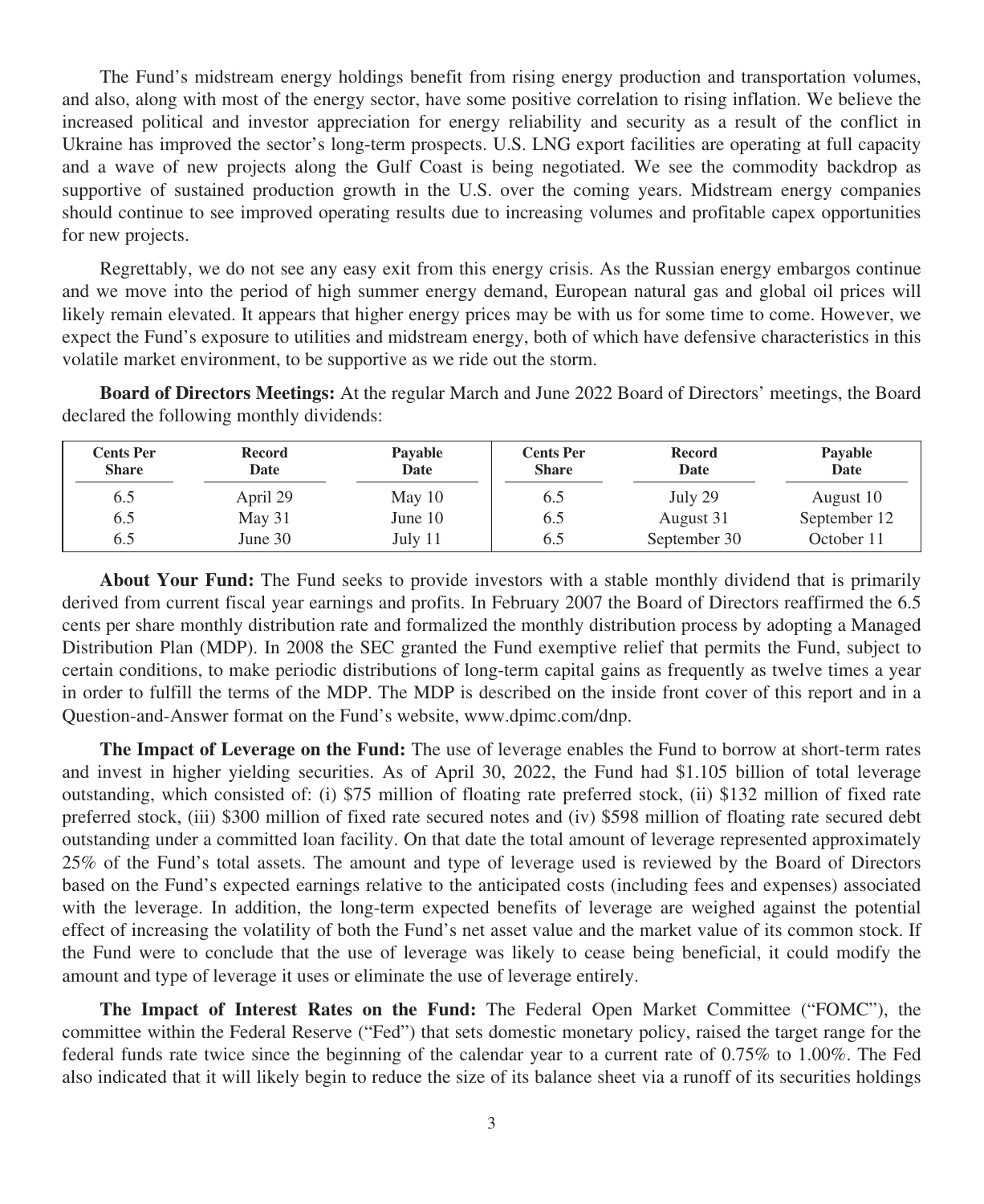beginning in June. Recent FOMC minutes also indicated that the committee will likely raise the federal funds rate by 0.50% at each of its next two meetings following the date of this letter. The minutes seemed to indicate greater flexibility by the Fed following these two increases regarding the size of further rate hikes. Most market observers expect that the Fed will need to continue raising the federal funds rate, at least into 2023, in order to control inflation. An increase in the target range for the federal funds rate does not necessarily translate into an immediate increase in interest rates across the broader fixed income markets. However, it certainly raises the specter of higher short-term rates in general and a resultant increase in the cost of leverage for the Fund.

Along with the influence on the Fund's net income provided by leverage, the level of interest rates can be a primary driver of bond returns, including the return on your Fund's fixed income investments. For example, an extended environment of historically low interest rates adds an element of reinvestment risk, since the proceeds of maturing bonds may be reinvested in lower yielding securities. Alternatively, a sudden or unexpected rise in interest rates would likely reduce the total return of fixed income investments, since higher interest rates could be expected to depress the valuations of fixed rate bonds held in a portfolio.

Maturity and duration are measures of the sensitivity of a fund's fixed income investments to changes in interest rates. More specifically, duration refers to the percentage change in a bond's price for a given change in rates (typically +/- 100 basis points). In general, the greater the average maturity and duration of a portfolio, the greater is the potential percentage price volatility for a given change in interest rates. As of April 30, 2022, your Fund's fixed income investments had an average maturity of 5.4 years and duration of 4.3 years, while the Bloomberg U.S. Utility Bond Index had an average maturity of 14.8 years and duration of 9.6 years.

In addition to your Fund's fixed income investments, the income-oriented equity investments held in your Fund can be adversely affected by a rise in interest rates. However, if improved economic growth accompanies the rising rates, the impact on income-oriented equity investments may be mitigated.

As a practical matter, it is not possible for your Fund's portfolio of investments to be completely insulated from unexpected moves in interest rates. Management believes that over the long term, the conservative distribution of fixed income investments along the yield curve and the growth potential of income-oriented equity holdings positions your Fund to take advantage of future opportunities while limiting volatility to some degree. However, a sustained and meaningful rise in interest rates from current levels would have the potential to significantly reduce the total return of leveraged funds holding income-oriented equities and fixed income investments, including DNP. A significant rise in interest rates would likely put downward pressure on both the net asset value and market price of such funds.

**Visit us on the Web:** You can obtain the most recent shareholder financial reports and distribution information at our website, www.dpimc.com/dnp.

We appreciate your interest in DNP Select Income Fund Inc. and will continue to do our best to be of service to you.

Connie M. Luecke, CFA David D. Grumhaus, Jr. Vice President, Chief Investment Officer President and Chief Executive Officer

**Certain statements in this report are forward-looking statements. Discussions of specific investments are for illustration only and are not intended as recommendations of individual investments. The forwardlooking statements and other views expressed herein, are those of the portfolio managers as of the date of this report. Actual future results or occurrences may differ significantly from those anticipated in any forward-looking statements, and the views expressed herein are subject to change at any time, due to numerous market and other factors. The Fund disclaims any obligation to update publicly or revise any forward-looking statements or views expressed herein.**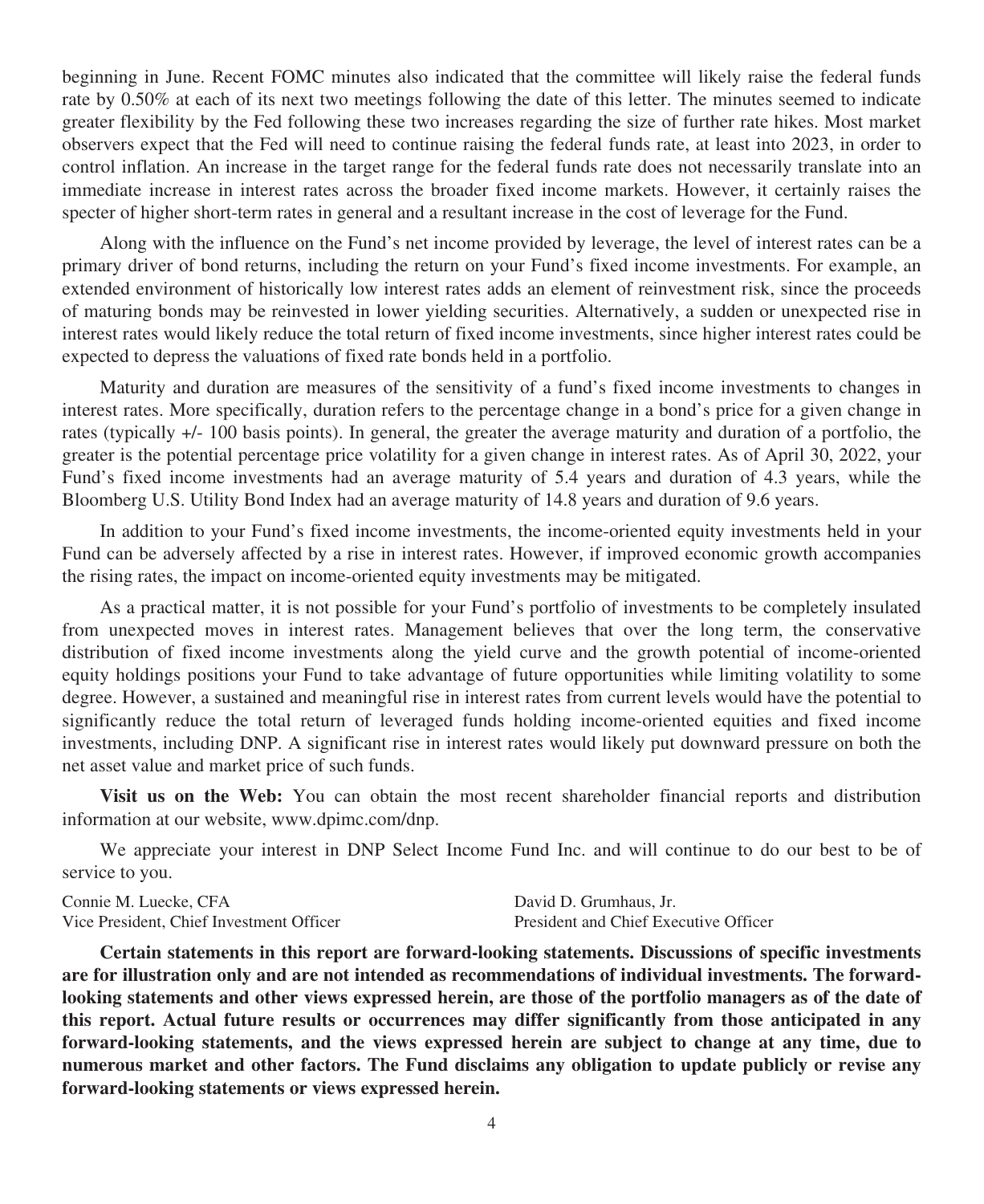| <b>Shares</b> | <b>Description</b>                              | <b>Value</b>  | <b>Shares</b> | <b>Description</b>                              | <b>Value</b>             |
|---------------|-------------------------------------------------|---------------|---------------|-------------------------------------------------|--------------------------|
|               | COMMON STOCKS & MLP INTERESTS-111.5%            |               | 757,780       | Sempra Energy <sup>(a)(b)</sup>                 | \$122,275,381            |
|               | <b>ELECTRIC, GAS AND</b>                        |               | 1,243,595     | Southern Co. <sup>(a)</sup>                     | 91,267,437               |
|               | <b>WATER-76.8%</b>                              |               | 776,340       | Spire Inc. $(a)(b)$                             | 56,478,735               |
| 1,835,890     | Alliant Energy Corp. <sup>(a)</sup>             | \$107,968,691 | 1,025,100     | WEC Energy Group,                               |                          |
| 1,284,930     | Ameren Corp. <sup>(a)</sup>                     | 119,369,997   |               | $Inc^{(a)} \dots \dots \dots \dots \dots \dots$ | 102,561,255              |
| 1,174,090     | American Electric Power                         |               | 1,541,850     | Xcel Energy Inc. <sup>(a)(b)</sup>              | 112,955,931              |
|               | Co., Inc. (a) $\dots \dots \dots$               | 116,364,060   |               |                                                 | 2,661,753,522            |
| 450,675       | American Water Works                            |               |               |                                                 |                          |
|               | $Co^{(a)}$                                      | 69,440,004    |               | OIL & GAS STORAGE,                              |                          |
| 794,750       | Atmos Energy Corp. <sup>(a)</sup>               | 90,124,650    |               | <b>TRANSPORTATION AND</b>                       |                          |
| 389,700       | Black Hills Corp.                               | 28,541,628    |               | PRODUCTION-19.5%                                |                          |
| 4,041,970     | CenterPoint Energy,                             |               | 538,000       | Cheniere Energy, Inc.                           | 73,065,780               |
|               | $Inc.(a)(b)$                                    | 123,724,702   | 681,000       | DCP Midstream LP                                | 23,290,200               |
| 1,591,330     | CMS Energy Corp. $(a)$                          | 109,308,458   | 160,000       | DT Midstream Inc.                               | 8,600,000                |
| 1,332,980     | Dominion Energy,                                |               | 890,945       | Enbridge Inc. (Canada)                          | 38,880,840               |
|               | $Inc^{(a)} \dots \dots \dots \dots \dots \dots$ | 108,824,487   | 4,295,062     | <b>Energy Transfer Equity</b>                   |                          |
| 406,200       | DTE Energy Co. <sup>(a)</sup>                   | 53,228,448    |               | $LP$                                            | 47,589,287               |
| 6,934,037     | EDP-Energias de Portugal,                       |               | 1,631,000     | <b>Enterprise Products</b>                      |                          |
|               | $S.A.$ (Portugal) $\ldots \ldots$               | 32,493,583    |               | Partners LP                                     | 42,259,210               |
| 1,296,855     | Emera Inc. (Canada)                             | 62,942,698    | 118,280       | Enviva Inc.                                     | 9,975,735                |
| 5,332,200     | Enel S.p.A. (Italy) $\dots$                     | 34,977,603    | 515,000       | Golar LNG Limited*                              |                          |
| 494,520       | Entergy Corp. $(a)$                             | 58,773,702    |               | $(Bermuda) \ldots \ldots \ldots$                | 11,494,800               |
| 1,351,560     | <b>Essential Utilities,</b>                     |               | 460,000       | Hess Midstream LP<br>$Class A$                  |                          |
|               | $Inc^{(a)} \dots \dots \dots \dots \dots \dots$ | 60,495,826    | 540,000       |                                                 | 13,528,600               |
| 1,559,691     | Evergy, Inc. $(a)$                              | 105,825,034   | 1,425,026     | Keyera Corp. (Canada)<br>Kinder Morgan, Inc.(a) | 13,465,670<br>25,864,222 |
| 1,298,470     | Eversource Energy <sup>(a)(b)</sup>             | 113,486,278   | 187,090       | Magellan Midstream                              |                          |
| 1,138,500     | FirstEnergy Corp. <sup>(a)</sup>                | 49,308,435    |               | Partners LP                                     | 9,064,510                |
| 981,900       | Fortis Inc. (Canada)                            | 48,025,170    | 210,000       | Marathon Petroleum                              |                          |
| 3,539,400     | Iberdrola, S.A. (Spain)                         | 41,110,226    |               | $Corp.$                                         | 18,324,600               |
| 3,389,100     | National Grid plc                               |               | 1,158,852     | MPLX LP                                         | 37,500,451               |
|               | (United Kingdom)                                | 50,804,588    | 492,150       | ONEOK, Inc.                                     | 31,167,859               |
| 973,500       | New Jersey Resources                            |               | 1,176,600     | Pembina Pipeline Corp.                          |                          |
|               | $Corp. (a)(b) \ldots \ldots \ldots \ldots$      | 42,016,260    |               | $(Canada)$                                      | 44,751,399               |
| 1,053,135     | NextEra Energy, Inc. <sup>(a)</sup>             | 74,793,648    | 2,439,900     | Plains All American                             |                          |
| 710,910       | Nextera Energy Partners,                        |               |               | Pipeline, LP                                    | 25,277,364               |
|               |                                                 | 47,389,261    | 981,120       | Targa Resources Corp.                           | 72,024,019               |
| 2,499,280     | NiSource $Inc.(a)$                              | 72,779,034    | 691,000       | TC Energy Corp.                                 |                          |
| 800,000       | Northwest Natural Holding                       |               |               | $(Canada)^{(a)(b)} \dots \dots \dots$           | 36,553,900               |
|               | Co.                                             | 38,264,000    | 141,000       | Valero Energy Corp.                             | 15,718,680               |
| 2,180,100     | OGE Energy Corp. <sup>(a)</sup>                 | 84,326,268    | 1,084,000     | Western Midstream                               |                          |
| 576,000       | ONE Gas, Inc. $(a)(b)$                          | 48,597,120    |               | Partners, LP                                    | 26,221,960               |
| 810,450       | Pinnacle West Capital                           |               | 1,523,500     | The Williams Companies,                         |                          |
|               | $Corp.(a)$                                      | 57,704,040    |               | Inc. $\ldots$                                   | 52,240,815               |
| 1,797,400     | Public Service Enterprise                       |               |               |                                                 | 676,859,901              |
|               | Group Inc. <sup>(a)</sup>                       | 125,206,884   |               |                                                 |                          |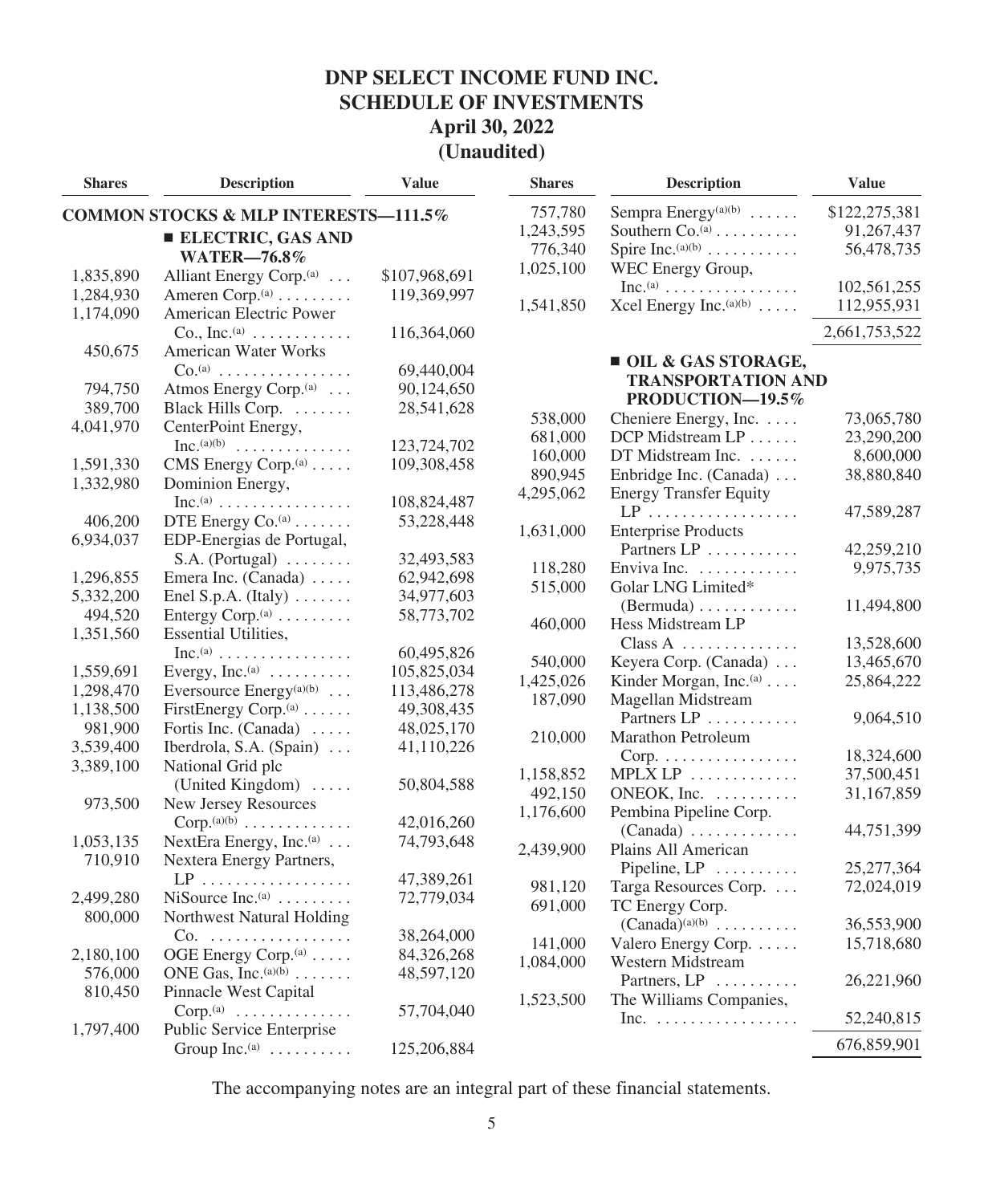| <b>Shares</b>      | <b>Description</b>                              | <b>Value</b>  | Par Value    | <b>Description</b>                    | <b>Value</b> |
|--------------------|-------------------------------------------------|---------------|--------------|---------------------------------------|--------------|
|                    | $\blacksquare$ TELECOMMUNICATIONS-15.2%         |               | \$10,000,000 | Duke Energy Corp.                     |              |
| 289,000            | American Tower                                  |               |              | $3.15\%, 8/15/2027 \ldots$            | \$9,617,901  |
|                    | $Corp. (a)(b) \ldots \ldots \ldots \ldots$      | \$69,654,780  | 5,000,000    | Duke Energy Ohio, Inc.                |              |
| 2,290,700          | AT&T Inc.                                       | 43,202,602    |              | $3.65\%, 2/1/29^{(a)} \dots$          | 4,838,978    |
| 1,065,865          | BCE Inc. $(Canada)^{(a)} \dots$                 | 56,672,042    | 5,600,000    | Edison International                  |              |
| 615,050            | Cellnex Telecom SA                              |               |              | $4\frac{1}{8}\%$ , $3/15/28$          | 5,404,615    |
|                    | $(Spain)$                                       | 28,912,690    | 9,500,000    | Entergy Louisiana, LLC                |              |
| 1,206,400          | Comcast Corp.                                   |               |              | $5.40\%, 11/01/24 \ldots$             | 9,925,369    |
|                    | Class $A^{(a)}$                                 | 47,966,464    | 9,970,000    | Entergy Louisiana, LLC                |              |
| 541,925            | Crown Castle International                      |               |              | 4.44\%, $1/15/26^{(a)(b)}$            | 10,160,603   |
|                    | $Corp. (a)(b) \ldots \ldots \ldots \ldots$      | 100,369,929   | 5,000,000    | Entergy Louisiana, LLC                |              |
| 62,935             | Equinix, Inc.                                   | 45,255,300    |              | $3.12\%, 9/01/27 \ldots$              | 4,789,900    |
| 2,349,500          | Telus Corp. (Canada)                            | 59,084,488    | 4,000,000    | Entergy Texas, Inc.                   |              |
| 1,339,489          | Verizon Communications                          |               |              | $4.00\%$ , $3/30/29$                  | 3,928,108    |
|                    | $Inc^{(a)} \dots \dots \dots \dots \dots \dots$ | 62,018,341    | 4,000,000    | Essential Utilities, Inc.             |              |
| 782,200            | Vodafone Group Plc ADR                          |               |              | $3.57\%, 5/01/29^{(a)} \dots$         | 3,842,256    |
|                    | (United Kingdom)                                | 11,881,618    | 7,000,000    | <b>Eversource Energy</b>              |              |
|                    |                                                 |               |              | $4\frac{1}{4}\%$ , $4/01/29$          | 6,969,864    |
|                    |                                                 | 525,018,254   | 6,000,000    | Exelon Corp.                          |              |
|                    | Total Common Stocks &                           |               |              | $3.60\%, 3/15/24^{(a)} \dots$         | 6,040,338    |
|                    | <b>MLP</b> Interests                            |               | 15,000,000   | Florida Power & Light Co.             |              |
|                    | $(Cost $2,752,769,178)$                         | 3,863,631,676 |              | $3\frac{1}{4}\%$ , $6/01/24^{(a)(b)}$ | 15,073,589   |
|                    |                                                 |               | 18,000,000   | Interstate Power & Light              |              |
| Par Value          |                                                 |               |              | $3\frac{1}{4}\%$ , $12/01/24^{(a)}$   | 17,893,817   |
|                    |                                                 |               | 19,000,000   | NiSource Finance Corp.                |              |
| <b>BONDS-14.9%</b> |                                                 |               |              | $3.49\%, 5/15/27 \ldots$              | 18,474,169   |
|                    | <b>ELECTRIC, GAS AND</b>                        |               | 5,000,000    | Ohio Power Co.                        |              |
|                    | <b>WATER-8.0%</b>                               |               |              | $6.60\%, 2/15/33 \ldots$              | 5,929,836    |
| \$18,500,000       | American Water Capital                          |               | 15,345,000   | Oncor Electric Delivery               |              |
|                    | Corp.                                           |               |              | Co. LLC                               |              |
|                    | $3.40\%, 3/01/25^{(a)} \dots$                   | \$18,560,779  |              | $7.00\%, 9/01/22 \dots$               | 15,578,801   |
| 22,000,000         | Arizona Public Service Co.                      |               | 4,000,000    | Public Service Electric               |              |
|                    | $6\frac{7}{8}\%$ , $8/01/36^{(a)}$              | 26,382,210    |              | $3\frac{3}{4}\%$ , $3/15/24^{(a)}$    | 4,037,086    |
| 10,000,000         | Berkshire Hathaway Inc.(a)                      |               | 5,000,000    | Public Service Electric               |              |
|                    | $8.48\%, 9/15/28 \ldots$                        | 12,336,413    |              | $3.00\%, 5/15/25 \ldots$              | 4,910,951    |
| 6,000,000          | CMS Energy Corp.                                |               | 10,000,000   | Public Service Electric               |              |
|                    | $3.45\%, 8/15/27 \ldots$                        | 5,864,052     |              | $3.00\%, 5/15/27 \ldots$              | 9,686,432    |
| 5,000,000          | Connecticut Light &                             |               | 5,000,000    | Public Service                        |              |
|                    | Power Co.                                       |               |              | New Mexico                            |              |
|                    | $3.20\%, 3/15/27 \ldots$                        | 4,889,521     |              | $3.85\%, 8/01/25 \ldots$              | 4,920,610    |
| 10,000,000         | DPL Capital Trust II                            |               | 16,300,000   | Southern Power Co.                    |              |
|                    | $8\frac{1}{8}\%$ , 9/01/31                      | 9,727,480     |              | 4.15\%, 12/01/25(a)                   | 16,495,878   |
| 6,400,000          | DTE Electric Co.                                |               | 4,000,000    | Virginia Electric & Power             |              |
|                    | $3.65\%, 3/15/24 \ldots$                        | 6,467,482     |              | Co.                                   |              |
| 3,000,000          | Duke Energy Corp.                               |               |              | $2\frac{7}{8}\%$ , $7/15/29$          | 3,711,033    |
|                    | $3\frac{3}{4}\%$ , $4/15/24^{(a)(b)}$           | 3,022,886     |              |                                       |              |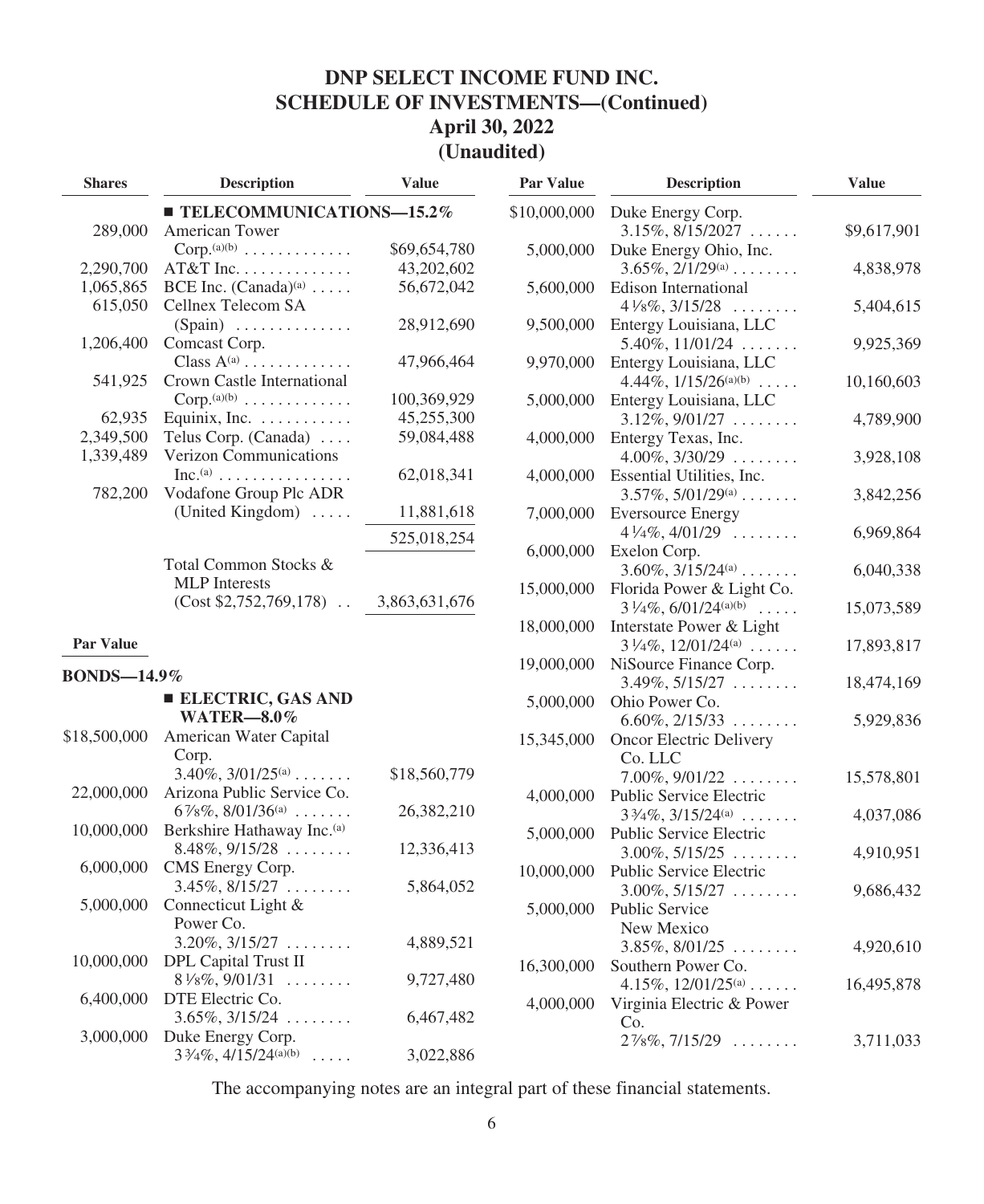| Par Value   | <b>Description</b>                                         | <b>Value</b>  | Par Value   | <b>Description</b>                                             | <b>Value</b> |
|-------------|------------------------------------------------------------|---------------|-------------|----------------------------------------------------------------|--------------|
| \$2,880,000 | Wisconsin Energy Corp.                                     |               | \$5,000,000 | Williams Partners LP                                           |              |
|             | $3.55\%, 6/15/25^{(a)} \dots$                              | \$2,859,750   |             | $4.55\%, 6/24/24 \dots$                                        | \$5,070,619  |
| 4,000,000   | Xcel Energy Inc.                                           |               |             |                                                                | 138,919,753  |
|             | $3.35\%, 12/01/26^{(a)} \dots$                             | 3,914,611     |             |                                                                |              |
|             |                                                            | 276, 255, 318 | 4,500,000   | $\blacksquare$ TELECOMMUNICATIONS-2.9%<br>American Tower Corp. |              |
|             | OIL & GAS STORAGE,                                         |               |             | $5.00\%, 2/15/24 \ldots$                                       | 4,615,590    |
|             | <b>TRANSPORTATION AND</b>                                  |               | 5,000,000   | AT&T Inc.                                                      |              |
|             | PRODUCTION-4.0%                                            |               |             | $4.45\%, 4/01/24 \ldots$                                       | 5,120,750    |
| 4,000,000   | Conoco Inc.                                                |               | 4,000,000   | AT&T Inc.                                                      |              |
|             | 6.95%, $4/15/29^{(a)(b)}$                                  | 4,720,662     |             | $2.30\%, 6/01/27^{(a)} \dots$                                  | 3,681,992    |
| 17,000,000  | Enbridge Inc. (Canada)                                     |               | 15,000,000  | CenturyLink Inc.                                               |              |
|             | $4\frac{1}{4}\%$ , $12/01/26^{(a)}$                        | 17, 164, 353  |             | $6\frac{7}{8}\%$ , $1/15/28$                                   | 14,315,850   |
| 6,488,000   | <b>Energy Transfer Partners</b>                            |               | 3,200,000   | Comcast Corp.                                                  |              |
|             | $7.60\%, 2/01/24 \ldots$                                   | 6,844,433     |             | $9\%$ %, $6/15/22$                                             | 3,229,142    |
| 5,000,000   | <b>Energy Transfer Partners</b>                            |               | 5,900,000   | Comcast Corp.                                                  |              |
|             | $9.00\%, 11/1/24 \ldots$                                   | 5,467,481     |             | $7.05\%, 3/15/33 \ldots$                                       | 7,210,463    |
| 3,000,000   | <b>Energy Transfer Partners</b>                            |               | 5,000,000   | Comcast Corp.                                                  |              |
|             | $4.05\%, 3/15/25^{(a)} \ldots$                             | 2,986,799     |             | $7\frac{1}{8}\%$ , $2/15/28$                                   | 5,797,813    |
| 8,850,000   | <b>Energy Transfer Partners</b>                            |               | 10,190,000  | Crown Castle International                                     |              |
|             | $8\frac{1}{4}\%$ , 11/15/29                                | 10,464,348    |             | Corp.                                                          |              |
| 13,500,000  | <b>Enterprise Products</b>                                 |               |             | $4.45\%, 2/15/26 \ldots$                                       | 10,293,994   |
|             | Operating LP                                               |               | 4,000,000   | Digital Realty Trust, Inc.                                     |              |
|             | $3.35\%, 3/15/23 \ldots$                                   | 13,576,727    |             | $3.60\%, 7/01/29 \ldots$                                       | 3,778,155    |
| 6,000,000   | <b>Enterprise Products</b>                                 |               | 15,000,000  | Koninklijke KPN NV                                             |              |
|             | Operating LP                                               |               |             | (Netherlands)                                                  |              |
|             | $3\frac{1}{8}\%$ , $7/31/29$                               | 5,571,280     |             | $8\frac{3}{8}\%$ , 10/01/30 <sup>(a)(b)</sup>                  | 18,713,223   |
| 5,000,000   | Kinder Morgan Energy                                       |               | 15,500,000  | Verizon Global Funding                                         |              |
|             | Partners, LP                                               |               |             | Corp.                                                          |              |
|             | $7\frac{3}{4}\%$ , $3/15/32^{(a)(b)}$                      | 6,015,951     | 5,000,000   | $7\frac{3}{4}\%$ , 12/01/30<br>Vodafone Group Plc              | 19,461,636   |
| 9,000,000   | Magellan Midstream                                         |               |             | (United Kingdom)                                               |              |
|             | Partners, LP                                               |               |             | $7\frac{1}{8}\%$ , $2/15/30$                                   | 6,066,915    |
|             | $5.00\%, 3/1/26 \ldots$                                    | 9,337,234     |             |                                                                |              |
| 11,000,000  | ONEOK, Inc.                                                |               |             |                                                                | 102,285,523  |
|             | $6.00\%, 6/15/35 \ldots$                                   | 11,228,442    |             | <b>Total Bonds</b>                                             |              |
| 4,000,000   | <b>ONEOK Partners, LP</b><br>4.90%, $3/15/25^{(a)} \ldots$ |               |             | $(Cost $506, 735, 779) \ldots$                                 | 517,460,594  |
| 16,000,000  | Phillips 66                                                | 4,087,464     |             | <b>SHORT-TERM INVESTMENTS-2.0%</b>                             |              |
|             | $3.90\%, 3/15/28^{(a)} \dots$                              | 15,759,501    |             |                                                                |              |
| 5,000,000   | Plains All American                                        |               |             | <b>U.S. TREASURY BILLS-2.0%</b>                                |              |
|             | Pipeline, LP                                               |               | 23,000,000  | $0.13\%, 5/5/22^{(c)} \dots \dots$                             | 22,999,830   |
|             | $4.65\%, 10/15/25 \ldots$                                  | 5,055,940     | 23,000,000  | $0.37\%, 6/9/22^{(c)} \dots \dots$                             | 22,989,575   |
| 9,500,000   | Valero Energy Partners LP                                  |               | 23,000,000  | $0.60\%, 7/07/22^{(c)} \dots$                                  | 22,969,192   |
|             | $4\frac{1}{2}\%$ , $3/15/28$                               | 9,497,923     |             | <b>Total Short-Term</b>                                        |              |
| 6,000,000   | Williams Partners LP                                       |               |             | Investments                                                    |              |
|             | 4.30\%, 3/04/24 $^{(a)(b)}$                                | 6,070,596     |             | $(Cost $68,965,206) \ldots$                                    | 68,958,597   |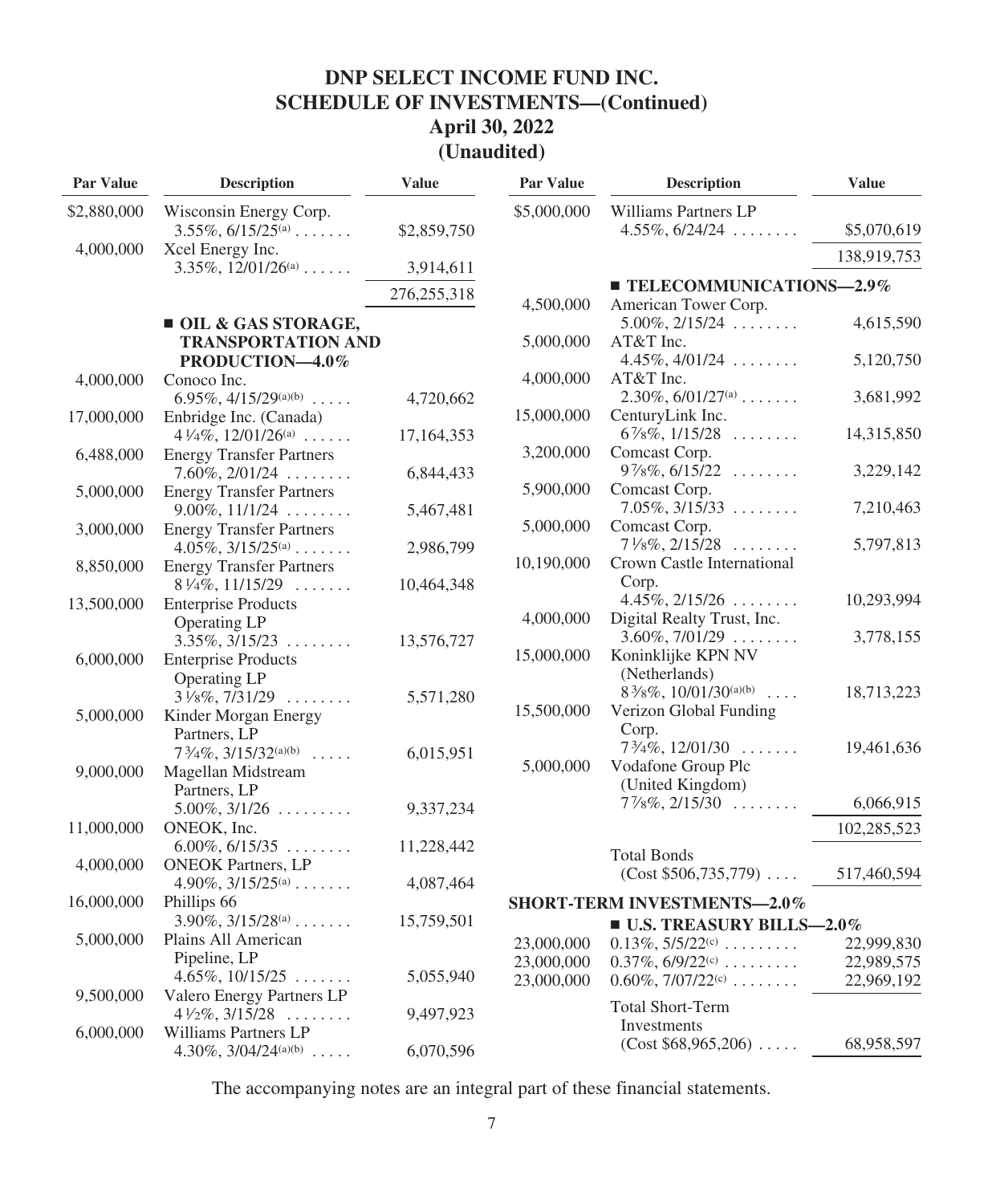|                                                                       | Value         |
|-----------------------------------------------------------------------|---------------|
|                                                                       |               |
|                                                                       | (598,000,000) |
|                                                                       | (300,000,000) |
| Mandatory Redeemable Preferred Shares at liquidation value— $(6.0)\%$ | (207,000,000) |
|                                                                       | 119.492.452   |
|                                                                       |               |

- (a) All or a portion of this security has been pledged as collateral for borrowings and made available for loan
- (b) All or a portion of this security has been loaned
- (c) Rate shown represents yield-to-maturity
- \* Non-income producing

The percentage shown for each investment category is the total value of that category as a percentage of the net assets applicable to common stock of the Fund.

The Fund's investments are carried at fair value which is defined as the price that the Fund might reasonably expect to receive upon selling an investment in a timely transaction to an independent buyer in the principal or most advantageous market of the investment. The three-tier hierarchy of inputs established to classify fair value measurements for disclosure purposes is summarized in the three broad levels listed below.

Level 1—quoted prices in active markets for identical securities

Level 2—other significant observable inputs (including quoted prices for similar securities, interest rates, prepayment speeds, credit risks, etc.)

Level 3—significant unobservable inputs (including the Fund's own assumptions in determining fair value of investments)

The inputs or methodology used for valuing securities are not necessarily an indication of the risk associated with investing in these securities. The following is a summary of the inputs used to value each of the Fund's investments at April 30, 2022:

| Level 1 | Level 2           |
|---------|-------------------|
|         |                   |
|         | $-$ \$517,460,594 |
|         | $- 68.958.597$    |
|         |                   |

There were no Level 3 priced securities held and there were no transfers into or out of Level 3.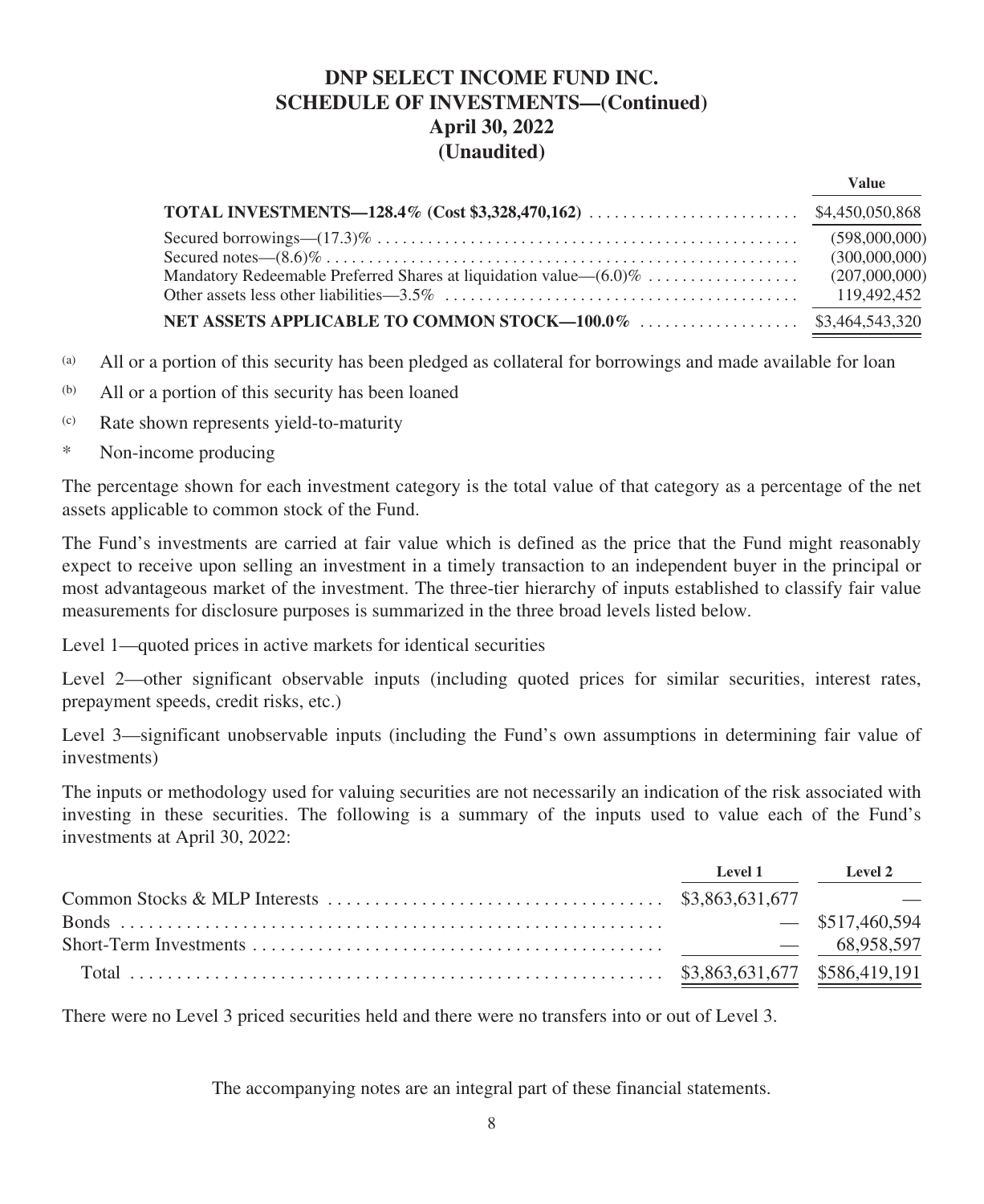Other information regarding the Fund is available on the Fund's website at www.dpimc.com/dnp or the Securities and Exchange Commission's website at www.sec.gov.



\* Percentages are based on total investments rather than total net assets applicable to common stock and include securities pledged as collateral for the Fund's borrowings.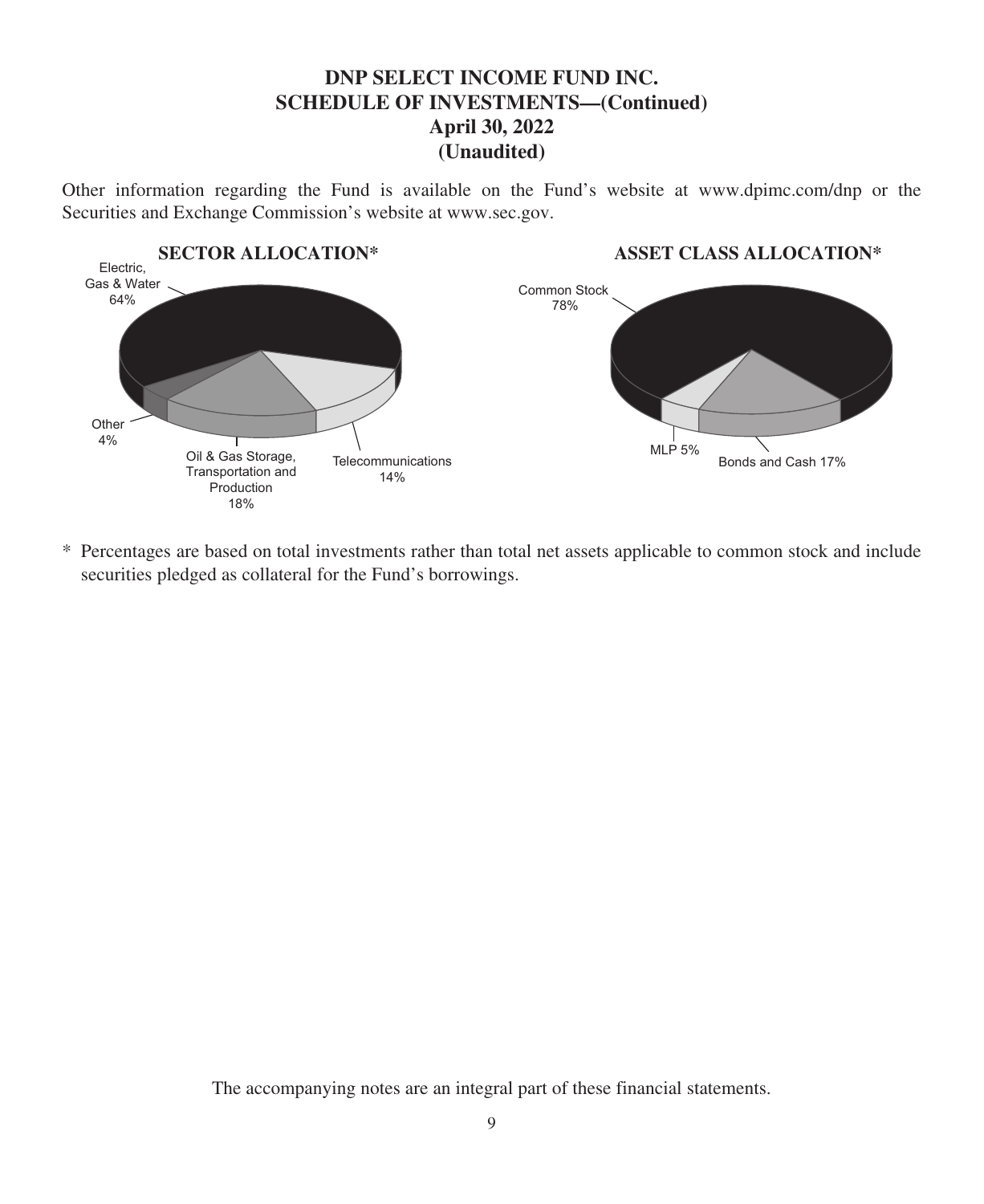# **DNP SELECT INCOME FUND INC. STATEMENT OF ASSETS AND LIABILITIES April 30, 2022 (Unaudited)**

## **ASSETS:**

| Investments at value (cost—\$3,328,470,162) including \$551,763,661 of securities loaned  \$4,450,050,868 |                 |
|-----------------------------------------------------------------------------------------------------------|-----------------|
|                                                                                                           | 129,779,589     |
| Receivables:                                                                                              |                 |
|                                                                                                           | 6,476,208       |
|                                                                                                           | 8,954,571       |
|                                                                                                           | 906,498         |
|                                                                                                           | 37,527          |
|                                                                                                           | 555,736         |
|                                                                                                           | 4,596,760,997   |
| <b>LIABILITIES:</b>                                                                                       |                 |
|                                                                                                           | 598,000,000     |
| Secured notes (net of deferred offering costs of \$1,231,721) (Note 6)                                    | 298,768,279     |
|                                                                                                           | 22,657,884      |
|                                                                                                           | 2,395,692       |
|                                                                                                           | 2,087,100       |
|                                                                                                           | 474,954         |
| Interest payable on mandatory redeemable preferred shares (Note 7)                                        | 698,507         |
|                                                                                                           | 721,470         |
|                                                                                                           | 130,582         |
| Mandatory redeemable preferred shares (liquidation preference \$207,000,000, net of deferred              |                 |
|                                                                                                           | 206,283,209     |
|                                                                                                           | 1,132,217,677   |
|                                                                                                           | \$3,464,543,320 |
| <b>CAPITAL:</b>                                                                                           |                 |
| Common stock (\$0.001 par value per share; 450,000,000 shares authorized and 348,660,024                  |                 |
|                                                                                                           | \$348,660       |
|                                                                                                           | \$2,442,491,652 |
|                                                                                                           | 1,021,703,008   |
|                                                                                                           | \$3,464,543,320 |
| NET ASSET VALUE PER SHARE OF COMMON STOCK                                                                 | \$9.94          |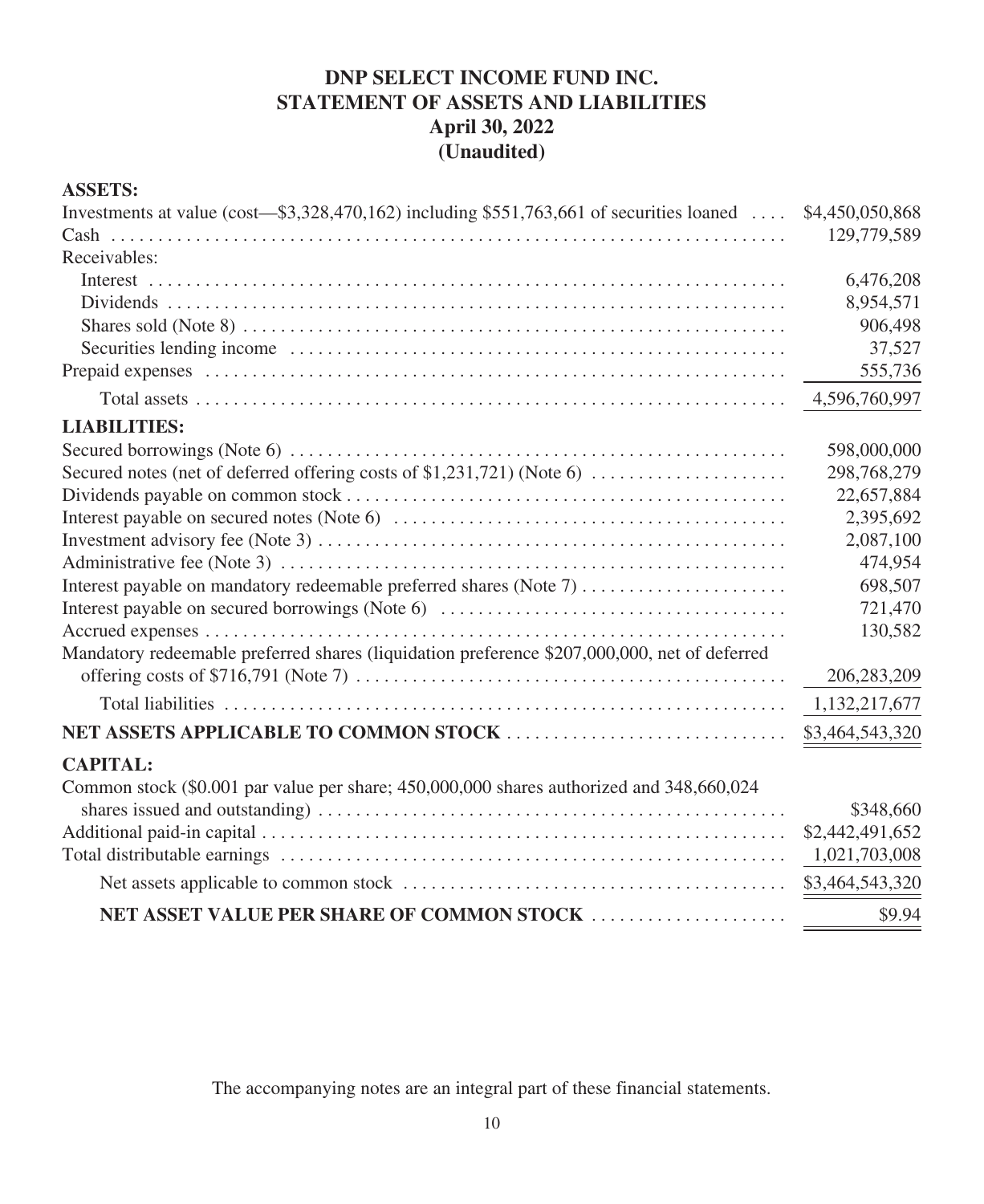# **DNP SELECT INCOME FUND INC. STATEMENT OF OPERATIONS For the six months ended April 30, 2022 (Unaudited)**

## **INVESTMENT INCOME:**

|                                                                                           | \$12,018,043   |
|-------------------------------------------------------------------------------------------|----------------|
|                                                                                           | 69,766,056     |
|                                                                                           | (14, 279, 583) |
|                                                                                           | 228,136        |
|                                                                                           | 67,732,652     |
| <b>EXPENSES:</b>                                                                          |                |
|                                                                                           | 11,877,444     |
| Interest expense and amortization of deferred offering costs on secured notes (Note 6)    | 4,553,286      |
| Interest expense and amortization of deferred offering costs on preferred shares (Note 7) | 4,077,263      |
|                                                                                           | 2,722,612      |
|                                                                                           | 3,285,410      |
|                                                                                           | 570,600        |
|                                                                                           | 295,100        |
|                                                                                           | 205,078        |
|                                                                                           | 292,550        |
|                                                                                           | 128,750        |
|                                                                                           | 357,355        |
|                                                                                           | 28,365,448     |
|                                                                                           | 39,367,204     |
| <b>REALIZED AND UNREALIZED GAIN:</b>                                                      |                |
|                                                                                           | 102,791,592    |
| Net change in unrealized appreciation/depreciation on investments and foreign currency    |                |
|                                                                                           | 157,255,695    |
|                                                                                           | 260,047,287    |
| NET INCREASE IN NET ASSETS APPLICABLE TO COMMON STOCK                                     |                |
|                                                                                           |                |
|                                                                                           |                |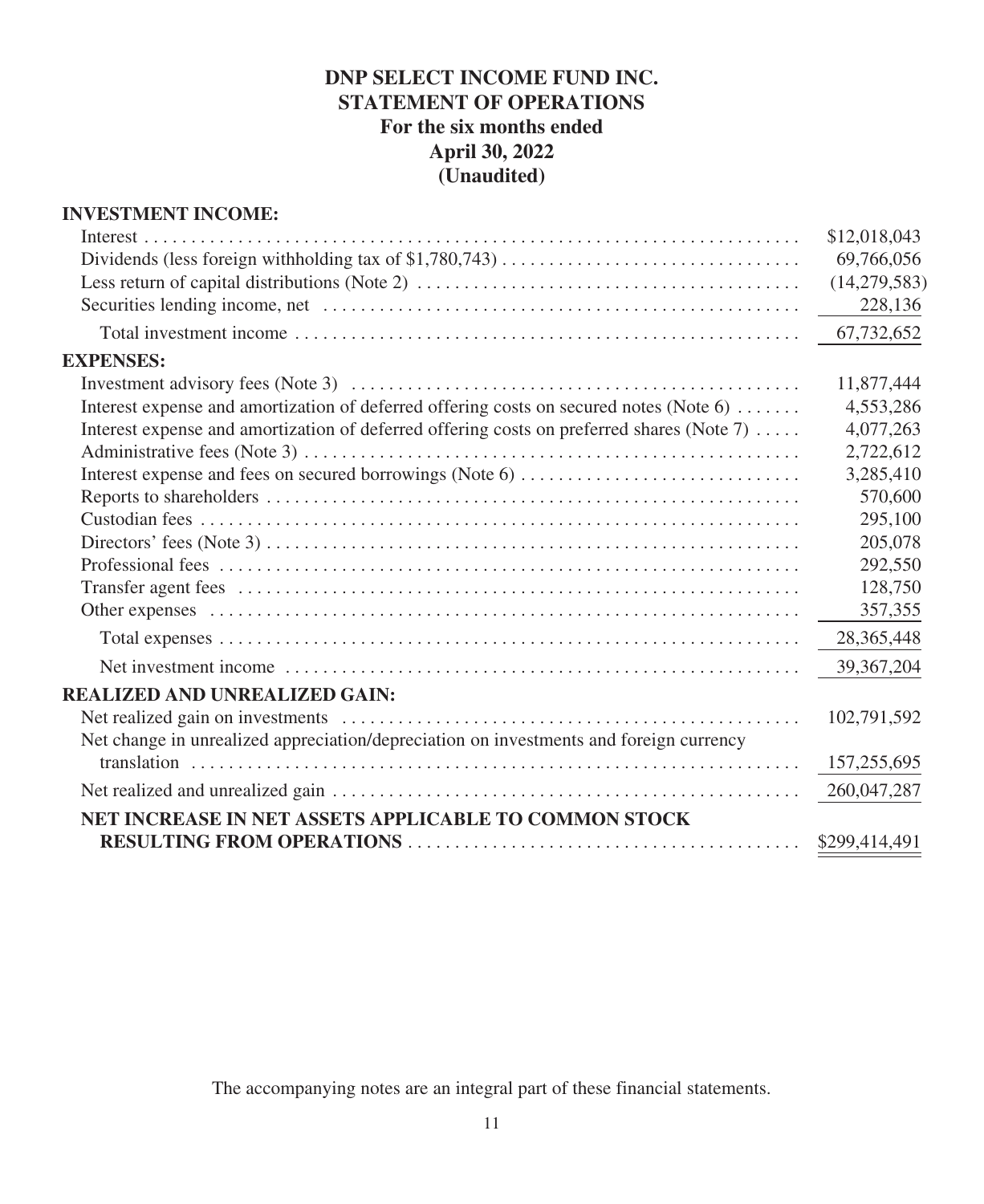## **DNP SELECT INCOME FUND INC. STATEMENTS OF CHANGES IN NET ASSETS**

| months ended<br>April 30, 2022<br>(Unaudited) | For the year<br>ended<br>October 31, 2021                        |
|-----------------------------------------------|------------------------------------------------------------------|
|                                               |                                                                  |
| \$39,367,204                                  | \$75,866,681                                                     |
| 102,791,592                                   | 151,090,853                                                      |
| 157,255,695                                   | 294,331,291                                                      |
|                                               |                                                                  |
|                                               | 521,288,825                                                      |
|                                               |                                                                  |
|                                               | (219, 332, 360)                                                  |
|                                               |                                                                  |
|                                               | (38, 307, 410)                                                   |
|                                               |                                                                  |
| (135,097,674)                                 | (257, 639, 770)                                                  |
|                                               |                                                                  |
|                                               |                                                                  |
| 28,152,902                                    | 51,826,676                                                       |
|                                               |                                                                  |
| 28,108,870                                    | 11,786,039                                                       |
|                                               | 256,135,664                                                      |
| 56, 261, 772                                  | 319,748,379                                                      |
| 220,578,589                                   | 583, 397, 434                                                    |
|                                               |                                                                  |
| 3, 243, 964, 731                              | 2,660,567,297                                                    |
| \$3,464,543,320                               | \$3,243,964,731                                                  |
|                                               | For the six<br>299,414,491<br>$(39,367,204)*$<br>$(95,730,470)*$ |

\* Allocations to net investment income, net realized gain and/or return of capital will be determined at fiscal year end.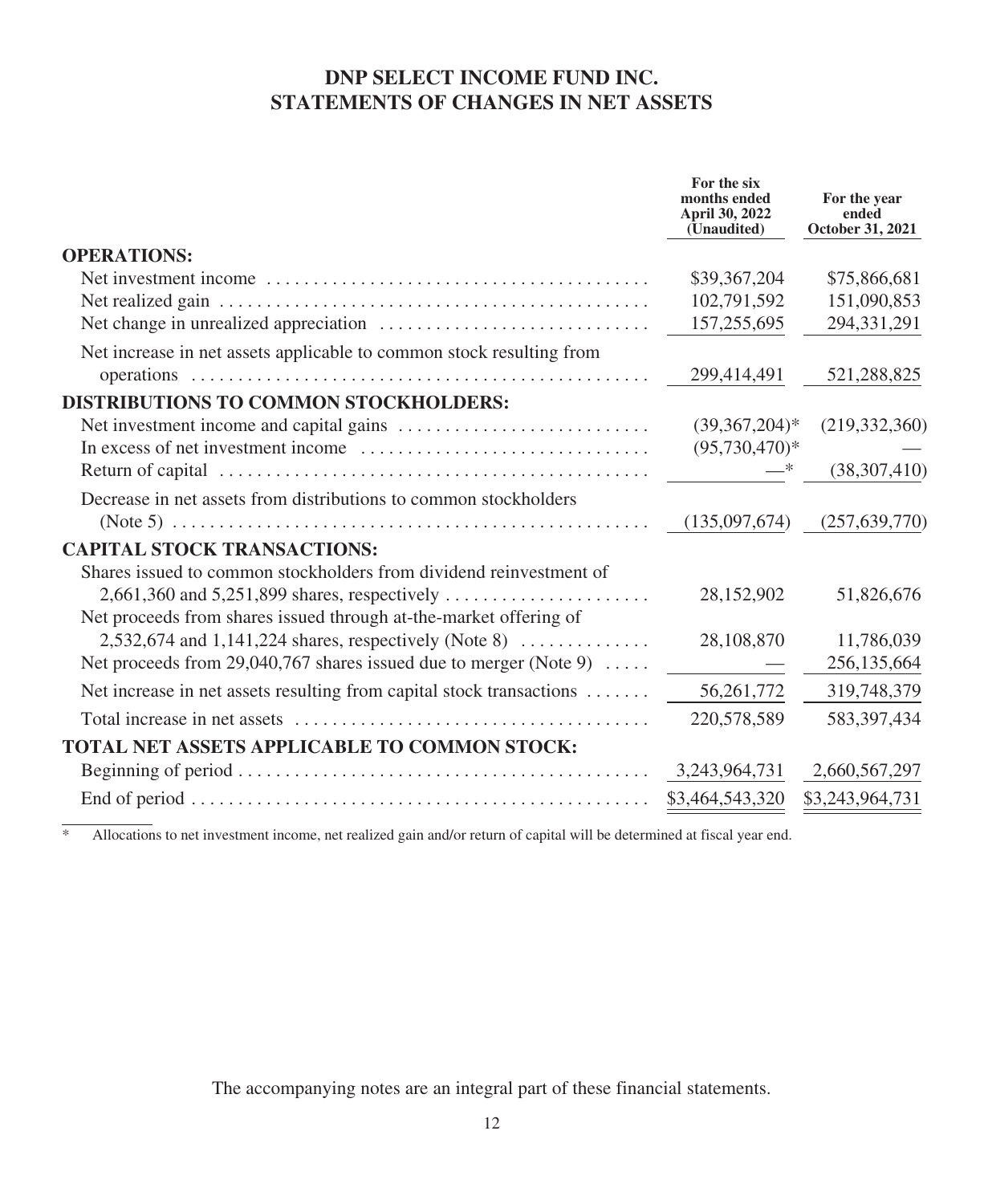# **DNP SELECT INCOME FUND INC. STATEMENT OF CASH FLOWS For the period ended April 30, 2022 (Unaudited)**

| <b>INCREASE (DECREASE) IN CASH</b>                                                        |                 |
|-------------------------------------------------------------------------------------------|-----------------|
| Cash flows provided by (used in) operating activities:                                    |                 |
|                                                                                           | \$299,414,491   |
| Adjustments to reconcile net increase in net assets resulting from operations to net cash |                 |
| provided by operating activities:                                                         |                 |
|                                                                                           | (198, 299, 911) |
|                                                                                           | 383,036,644     |
|                                                                                           | (68, 947, 063)  |
|                                                                                           | (102, 791, 592) |
|                                                                                           | (157,306,020)   |
| Net amortization and accretion of premiums and discounts on debt securities               | 1,194,112       |
|                                                                                           | 14,266,498      |
|                                                                                           | 310,247         |
|                                                                                           | 564,364         |
|                                                                                           | (1,297,875)     |
|                                                                                           | 36,365          |
|                                                                                           | (32, 352)       |
|                                                                                           | 240,139         |
|                                                                                           | (126, 876)      |
|                                                                                           | 1,302           |
|                                                                                           | 170,262,473     |
| Cash flows provided by (used in) financing activities:                                    |                 |
|                                                                                           | (134, 759, 593) |
| Proceeds from issuance of common stock under dividend reinvestment plan                   | 28,152,902      |
| Net proceeds from issuance of common stock through at-the-market offering                 | 28, 144, 739    |
|                                                                                           | (35,985)        |
|                                                                                           | (78, 497, 937)  |
|                                                                                           | 91,764,536      |
|                                                                                           | 38,015,053      |
|                                                                                           | \$129,779,589   |
| Supplemental cash flow information:                                                       |                 |
|                                                                                           | \$11,361,560    |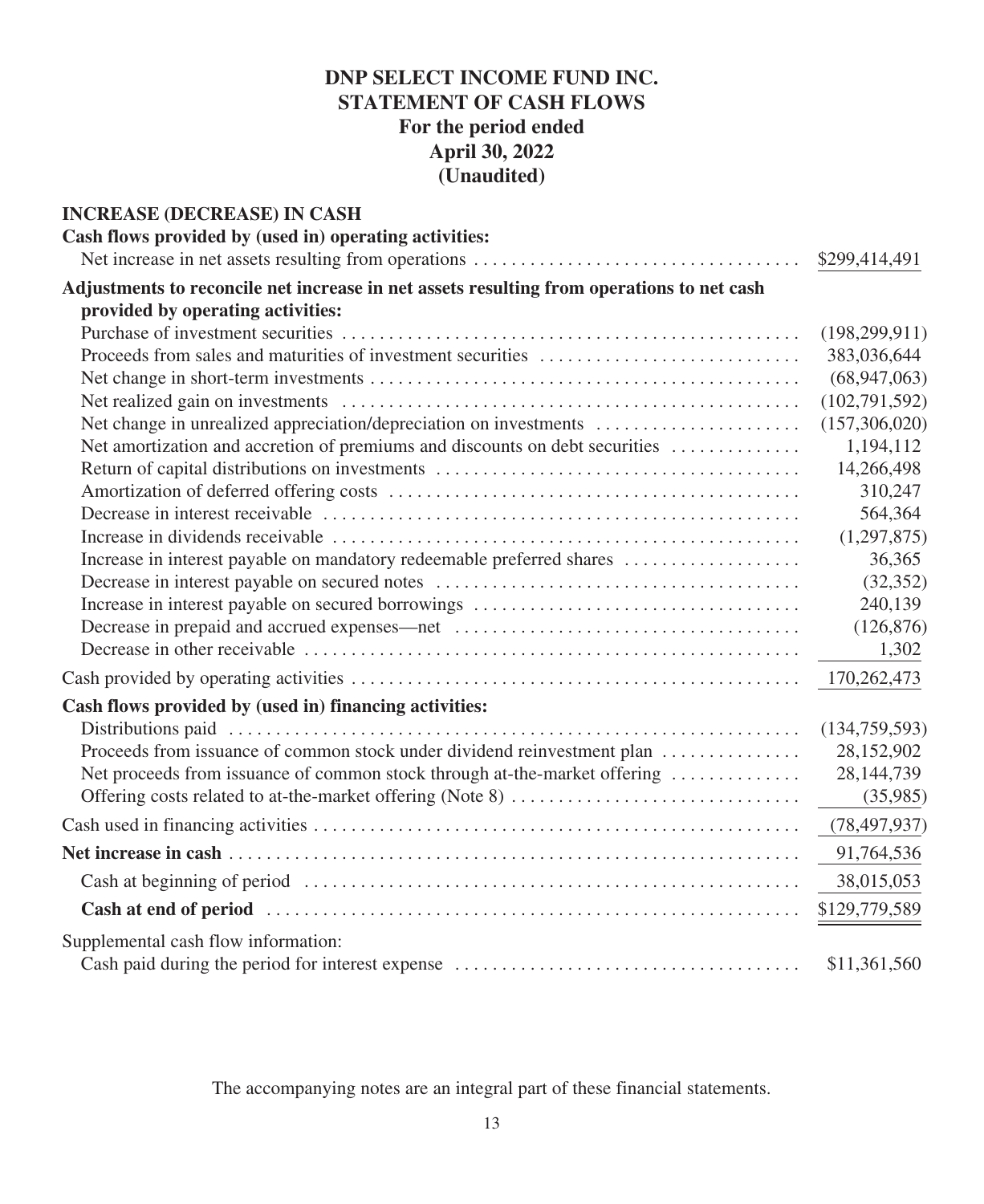## **DNP SELECT INCOME FUND INC. FINANCIAL HIGHLIGHTS—SELECTED PER SHARE DATA AND RATIOS**

The table below provides information about income and capital changes for a share of common stock outstanding throughout the periods indicated (excluding supplemental data provided below):

|                                                                                                                                                                                            | For the<br>six months<br>ended<br><b>April 30, 2022</b> |                                                             |                                   | For the year ended October 31,    |                                   |                                   |
|--------------------------------------------------------------------------------------------------------------------------------------------------------------------------------------------|---------------------------------------------------------|-------------------------------------------------------------|-----------------------------------|-----------------------------------|-----------------------------------|-----------------------------------|
| PER SHARE DATA:                                                                                                                                                                            | (Unaudited)                                             | 2021                                                        | 2020                              | 2019                              | 2018                              | 2017                              |
| Net asset value:<br>Beginning of period $\dots \dots \dots \dots \dots \dots \dots \dots \dots \dots$                                                                                      | \$9.44                                                  | \$8.64                                                      | \$10.50                           | \$9.06                            | \$9.98                            | \$9.40                            |
| Net investment income<br>Net realized and unrealized gain (loss)                                                                                                                           | 0.11<br>0.78                                            | 0.23<br>1.35                                                | 0.21<br>(1.29)                    | 0.20<br>2.02                      | 0.20<br>(0.34)                    | 0.22<br>1.14                      |
| Net increase (decrease) from investment operations applicable                                                                                                                              | 0.89                                                    | 1.58                                                        | (1.08)                            | 2.22                              | (0.14)                            | 1.36                              |
| Distributions on common stock:<br>Net investment income<br>In excess of net investment income<br>Net realized gain $\ldots \ldots \ldots \ldots \ldots \ldots \ldots \ldots \ldots \ldots$ | (0.11)<br>(0.28)<br>$\overline{\phantom{0}}$            | (0.27)<br>(0.39)<br>(0.12)                                  | (0.21)<br>(0.44)<br>(0.13)        | (0.20)<br>(0.46)<br>(0.12)        | (0.26)<br>(0.39)<br>(0.13)        | (0.26)<br>(0.41)<br>(0.11)        |
|                                                                                                                                                                                            | (0.39)                                                  | (0.78)                                                      | (0.78)                            | (0.78)                            | (0.78)                            | (0.78)                            |
| Net asset value:                                                                                                                                                                           | \$9.94                                                  | \$9.44                                                      | \$8.64                            | \$10.50                           | \$9.06                            | \$9.98                            |
| Per share market value:<br>End of period $\ldots, \ldots, \ldots, \ldots, \ldots, \ldots, \ldots, \ldots, \ldots, \ldots$                                                                  | \$11.74                                                 | \$10.84                                                     | \$9.99                            | \$12.77                           | \$10.93                           | \$11.25                           |
| <b>RATIOS TO AVERAGE NET ASSETS APPLICABLE TO COMMON STOCK:</b>                                                                                                                            |                                                         |                                                             |                                   |                                   |                                   |                                   |
| Operating expenses, without leverage                                                                                                                                                       | $1.70\%$ *<br>$0.98\%*$                                 | 1.77%<br>$1.00\%$                                           | 2.01%<br>1.01%                    | 2.29%<br>1.00%                    | 2.31%<br>1.01%                    | 2.04%<br>1.02%                    |
| Net investment income<br><b>SUPPLEMENTAL DATA:</b>                                                                                                                                         | $2.36\%$ *                                              | 2.49%                                                       | 2.23%                             | 2.04%                             | 2.19%                             | 2.23%                             |
|                                                                                                                                                                                            | 12.34%<br>9.44%                                         | 17.36%<br>18.70%                                            | $(15.85)\%$<br>$(10.57)\%$        | 25.28%<br>25.27%                  | 4.80%<br>$(1.26)\%$               | 20.17%<br>15.04%                  |
| Net assets applicable to common stock, end of period                                                                                                                                       | 5%                                                      | 12%                                                         | 9%                                | 11%                               | 13%                               | 11%                               |
| Borrowings outstanding, end of period (000's omitted)                                                                                                                                      | \$3,464,543                                             | \$3,243,965 \$2,660,567 \$3,158,934 \$2,656,581 \$2,870,541 |                                   |                                   |                                   |                                   |
|                                                                                                                                                                                            | \$598,000<br>300,000                                    | \$598,000<br>300,000                                        | \$400,000<br>300,000              | \$400,000<br>300,000              | \$400,000<br>300,000              | \$400,000<br>300,000              |
| Preferred stock outstanding, end of period $(000)$ 's omitted $)^{(2)}$ .                                                                                                                  | \$898,000<br>\$5,089<br>\$207,000                       | \$898,000<br>\$4,843<br>\$207,000                           | \$700,000<br>\$5,229<br>\$300,000 | \$700,000<br>\$5,941<br>\$300,000 | \$700,000<br>\$5,224<br>\$300,000 | \$700,000<br>\$5,529<br>\$300,000 |
| Asset coverage ratio on total leverage (borrowings and                                                                                                                                     | \$4,135                                                 | \$393,571                                                   | \$366,057                         | \$415,893                         | \$365,658                         | \$387,054                         |
|                                                                                                                                                                                            | 414%                                                    | 394%                                                        | 366%                              | 416%                              | 366%                              | 387%                              |

\* Annualized

Total return on market value assumes a purchase of common stock at the opening market price on the first day and a sale at the closing market price on the last day of each period shown in the table and assumes reinvestment of dividends at the actual reinvestment prices<br>obtained under the terms of the Fund's dividend reinvestment plan. Total return on net use of net asset value for beginning, ending and reinvestment values.

(2) The Fund's secured borrowings, secured notes and preferred stock are not publicly traded.

(3) Represents value of net assets applicable to common stock plus the borrowings and preferred stock outstanding at period end divided by the borrowings outstanding at period end, calculated per \$1,000 principal amount of notes have equal claims to the assets of the Fund. The rights of debt holders are senior to the rights of the holders of the Fund's common and preferred stock. The asset coverage disclosed represents the asset coverage for the total debt of the Fund including both the secured borrowings and secured notes.

(4) Represents value of net assets applicable to common stock plus the borrowings and preferred stock outstanding at period end divided by the borrowings and preferred stock outstanding at period end, calculated per \$100,000 liquidation preference per share of preferred stock.

(5) Represents value of net assets applicable to common stock plus the borrowings and preferred stock outstanding at period end divided by the borrowings and preferred stock outstanding at period end.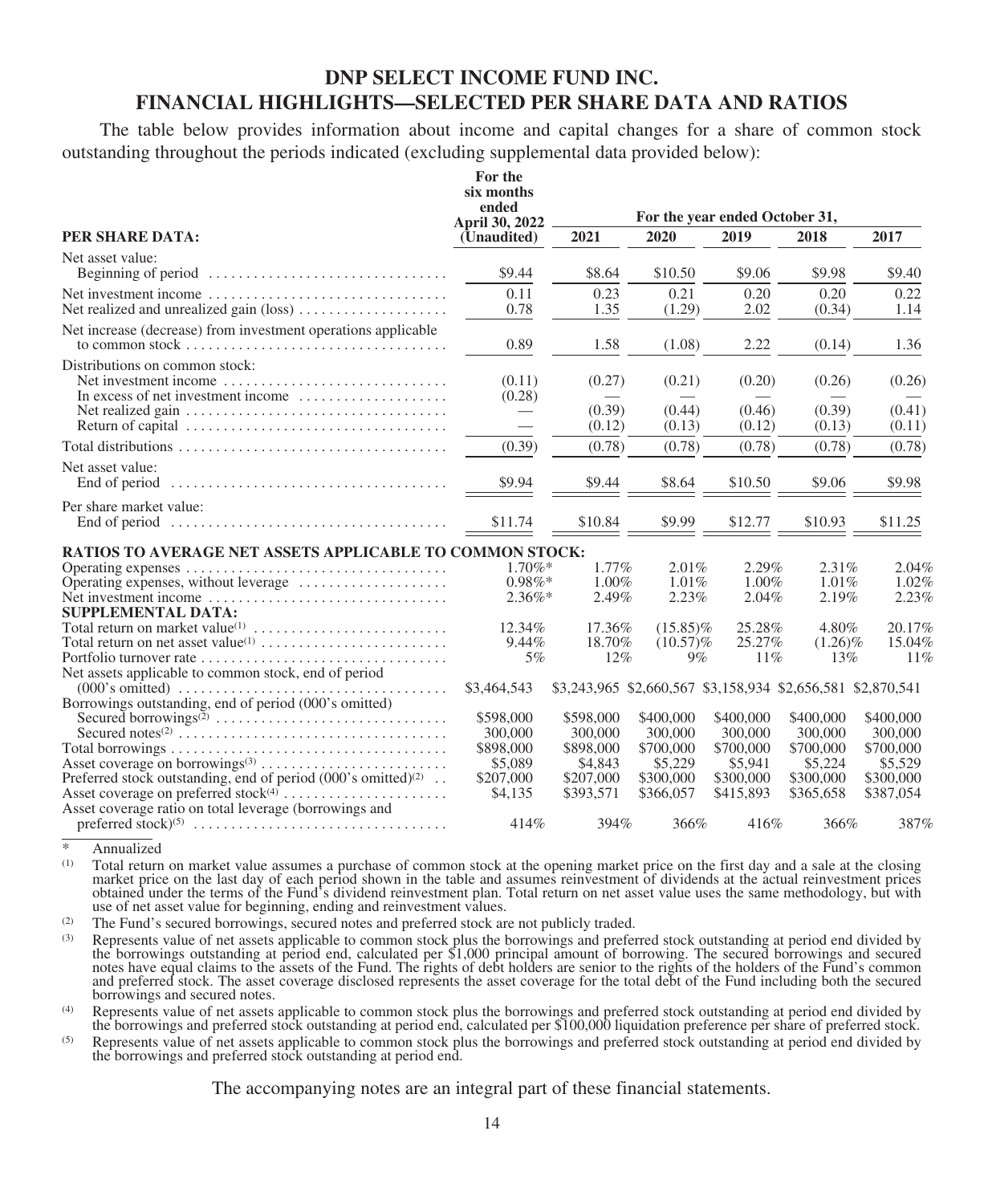#### **Note 1. Organization:**

DNP Select Income Fund Inc. ("DNP" or the "Fund") was incorporated under the laws of the State of Maryland on November 26, 1986. The Fund commenced operations on January 21, 1987, as a closed-end diversified management investment company registered under the Investment Company Act of 1940 (the "1940 Act"). The primary investment objectives of the Fund are current income and long-term growth of income. Capital appreciation is a secondary objective.

#### **Note 2. Significant Accounting Policies:**

The Fund is an investment company that follows the accounting and reporting guidance of Accounting Standards Codification ("ASC") Topic 946 applicable to Investment Companies.

The following are the significant accounting policies of the Fund:

*A. Investment Valuation:* Equity securities traded on a national or foreign securities exchange or traded over-the counter and quoted on the NASDAQ Stock Market are valued at the last reported sale price or, if there was no sale on the valuation date, then the security is valued at the mean of the bid and ask prices, in each case using valuation data provided by an independent pricing service, and are generally classified as Level 1. Equity securities traded on more than one securities exchange shall be valued at the last sale price on the business day as of which such value is being determined at the close of the exchange representing the principal market for such securities and are classified as Level 1. If there was no sale on the valuation date, then the security is valued at the mean of the closing bid and ask prices of the exchange representing the principal market for such securities. Debt securities are valued at the mean of the bid and ask prices provided by an independent pricing service when such prices are believed to reflect the fair value of such securities and are generally classified as Level 2. Any securities for which it is determined that market prices are unavailable or inappropriate are valued at a fair value using a procedure determined in good faith by the Board of Directors and are classified as Level 2 or 3 based on the valuation inputs.

*B. Investment Transactions and Investment Income:* Security transactions are recorded on the trade date. Realized gains or losses from sales of securities are determined on the identified cost basis. Dividend income is recognized on the ex-dividend date. Interest income and expense are recognized on the accrual basis. Premiums on securities are amortized over the period remaining until first call date, if any, or if none, the remaining life of the security. Discounts are accreted over the remaining life of the security. Discounts and premiums are not amortized or accreted for tax purposes.

The Fund invests in master limited partnerships ("MLPs") which make distributions that are primarily attributable to return of capital. Dividend income is recorded using management's estimate of the percentage of income included in the distributions received from the MLP investments based on their historical dividend results. Distributions received in excess of this estimated amount are recorded as a reduction of cost of investments (i.e., a return of capital). The actual amounts of income and return of capital components of its distributions are only determined by each MLP after its fiscal year-end and may differ from the estimated amounts. For the six months ended April 30, 2022, 100% of the MLP distributions were treated as a return of capital.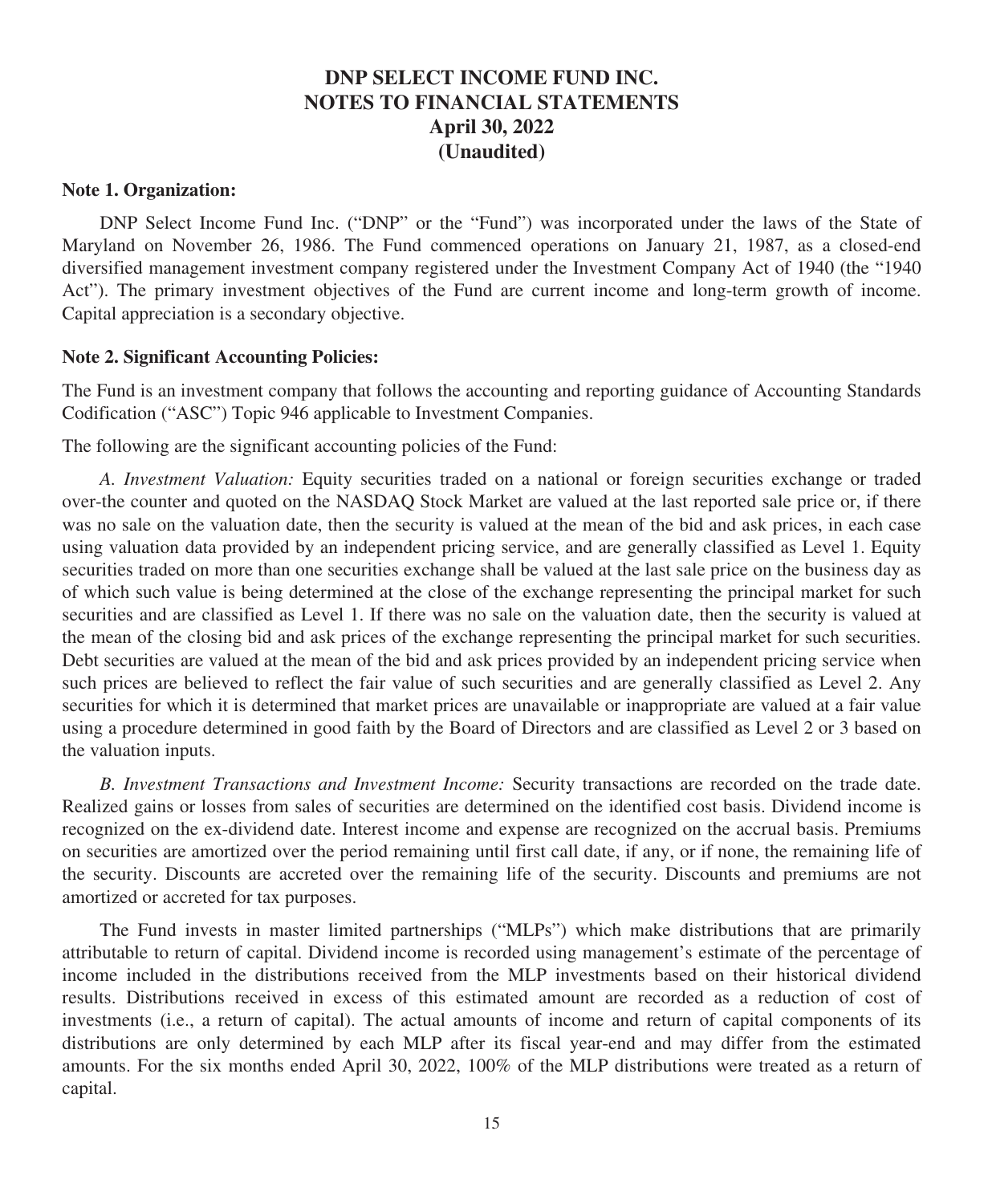*C. Federal Income Taxes:* It is the Fund's intention to comply with requirements of Subchapter M of the Internal Revenue Code of 1986, as amended (the "Code") applicable to regulated investment companies and to distribute substantially all of its taxable income and capital gains to its shareholders. Therefore, no provision for Federal income or excise taxes is required. Management of the Fund has concluded that there are no significant uncertain tax positions that would require recognition in the financial statements. The Fund's federal income tax returns are generally subject to examination by the Internal Revenue Service for a period of three years after they are filed. State and local tax returns may be subject to examination for different periods, depending upon the tax rules of each applicable jurisdiction.

*D. Foreign Currency Translation:* Investment securities and other assets and liabilities denominated in foreign currencies are translated into U.S. dollar amounts at the date of valuation at the mean of the quoted bid and asked prices of such currencies. Purchases and sales of investment securities and income and expense items denominated in foreign currencies are translated into U.S. dollar amounts at the rate of exchange prevailing on the respective dates of such transactions. The Fund does not isolate that portion of the results of operations resulting from changes in foreign exchange rates on investments from the fluctuations arising from changes in market prices of securities held. Such fluctuations are included with the net realized and unrealized gain or loss on investments.

*E. Accounting Standards:* In March 2020, the Financial Accounting Standards Board issued Accounting Standards Update No. 2020-04, ("ASU 2020-04"), Reference Rate Reform (Topic 848)—Facilitation of the Effects of Reference Rate Reform on Financial Reporting. The amendments in ASU 2020-04 provide optional temporary financial reporting relief from the effect of certain types of contract modifications due to the planned discontinuation of the London Interbank Offering Rate (LIBOR) and other interbank-offered based reference rates as of the end of 2021. ASU 2020-04 is effective for certain reference rate-related contract modifications that occur during the period March 12, 2020 through December 31, 2022. In July 2017, the head of the United Kingdom Financial Conduct Authority ("FCA") announced the intention to phase out the use of LIBOR by the end of 2021. However, after subsequent announcements by the FCA, the LIBOR administrator and other regulators, certain of the most widely used LIBORs have been extended and are expected to continue until mid-2023. Management is currently evaluating the impact, if any, of applying ASU 2020-04.

*F. Use of Estimates:* The preparation of financial statements in conformity with U.S. generally accepted accounting principles requires management to make estimates and assumptions that affect the amounts reported in the financial statements and accompanying notes. Actual results could differ from those estimates.

#### **Note 3. Agreements and Management Arrangements:**

*A. Adviser and Administrator:* The Fund has an Advisory Agreement with Duff & Phelps Investment Management Co. (the "Adviser") an indirect, wholly owned subsidiary of Virtus Investment Partners, Inc. ("Virtus"), to provide professional investment management services for the Fund and has an Administration Agreement with Robert W. Baird & Co. Incorporated (the "Administrator") to provide administrative and management services for the Fund. The Adviser receives a quarterly fee at an annual rate of 0.60% of the Average Weekly Managed Assets of the Fund up to \$1.5 billion and 0.50% of Average Weekly Managed Assets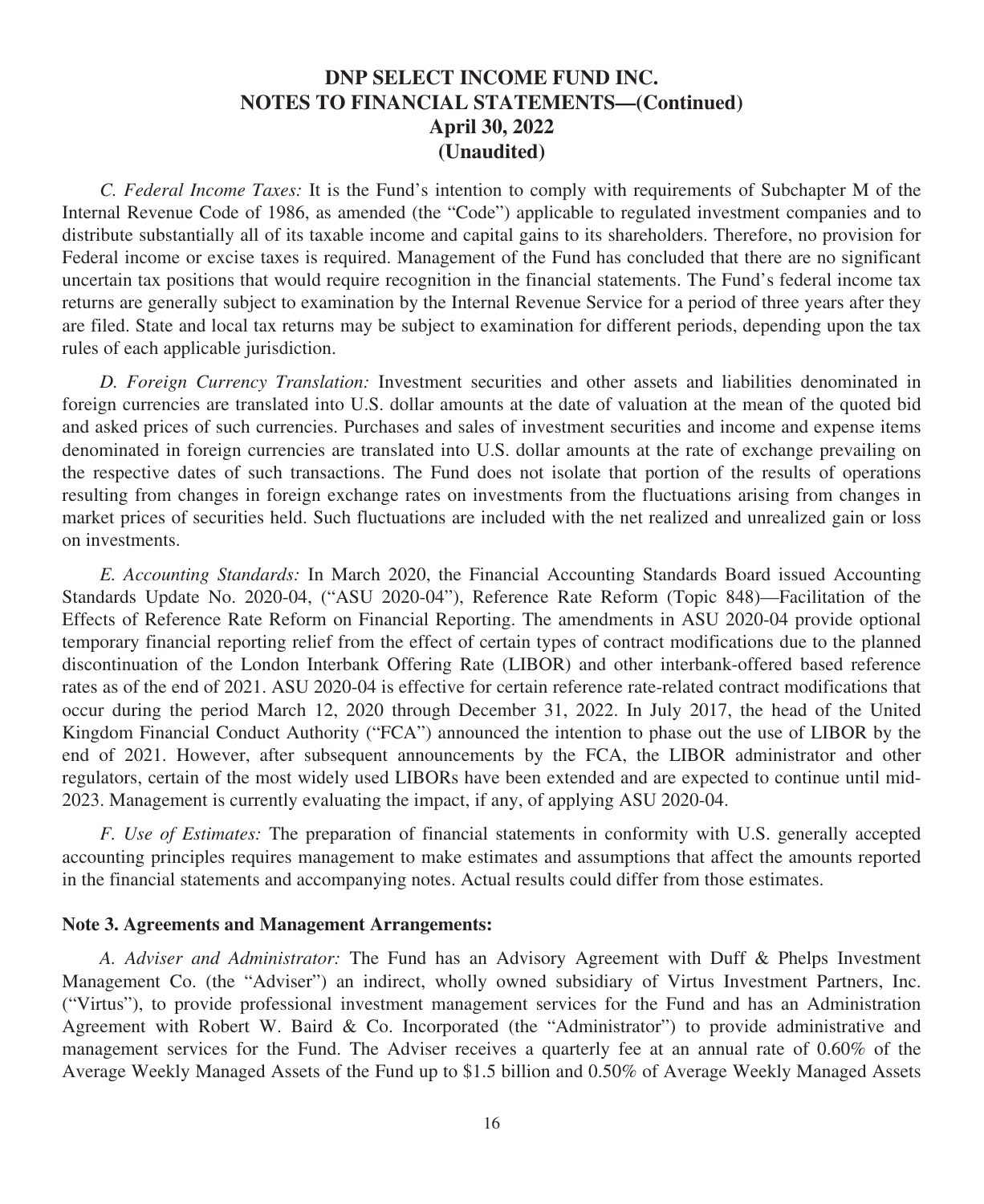in excess thereof. The Administrator receives a quarterly fee at annual rates of 0.20% of Average Weekly Managed Assets up to \$1 billion, and 0.10% of Average Weekly Managed Assets over \$1 billion. For purposes of the foregoing calculations, "Average Weekly Managed Assets" is defined as the average weekly value of the total assets of the Fund minus the sum of all accrued liabilities of the Fund (other than the aggregate amount of any outstanding borrowings or other indebtedness constituting financial leverage).

*B. Directors:* The Fund pays each director not affiliated with the Adviser an annual fee. Total fees paid to directors for the six months ended April 30, 2022 were \$205,078.

*C. Affiliated Shareholder:* At April 30, 2022, Virtus Partners, Inc. (a wholly owned subsidiary of Virtus) held 284,976 shares of the Fund, which represent 0.08% of the shares of common stock outstanding. These shares may be sold at any time.

### **Note 4. Investment Transactions:**

Purchases and sales of investment securities (excluding short-term investments) for the six months ended April 30, 2022 were \$198,299,911 and \$383,036,644, respectively.

#### **Note 5. Distributions and Tax Information:**

At April 30, 2022, the approximate federal tax cost and aggregate gross unrealized appreciation (depreciation) were as follows:

| <b>Federal Tax Cost</b> | Unrealized      | <b>Unrealized</b>   | <b>Net Unrealized</b> |  |
|-------------------------|-----------------|---------------------|-----------------------|--|
|                         | Appreciation    | <b>Depreciation</b> | Appreciation          |  |
| \$3,356,420,456         | \$1,232,708,711 | \$(139,078,299)     | \$1,093,630,412       |  |

At October 31, 2021, the Fund had \$54,825,939 of long-term capital loss carryovers available to offset future realized gains, if any, to the extent permitted by the Code. These capital losses are carried forward without expiration.

The Fund declares and pays monthly dividends on its common shares of a stated amount per share. Subject to approval and oversight by the Fund's Board of Directors, the Fund seeks to maintain a stable distribution level (a Managed Distribution Plan) consistent with the Fund's primary investment objective of current income. If and when sufficient investment income is not available on a monthly basis, the Fund will distribute long-term capital gains and/or return capital in order to maintain the \$0.065 per common share distribution level. The character of distributions is determined in accordance with income tax regulations, which may differ from U.S. generally accepted accounting principles.

#### **Note 6. Debt Financing:**

The Fund has a Committed Facility Agreement (the "Facility") with a commercial bank (the "Bank") that allows the Fund to borrow cash up to a limit of \$598,000,000. The Fund has also issued secured notes (the "Notes"). The Facility and Notes rank pari passu with each other and are senior, with priority in all respects to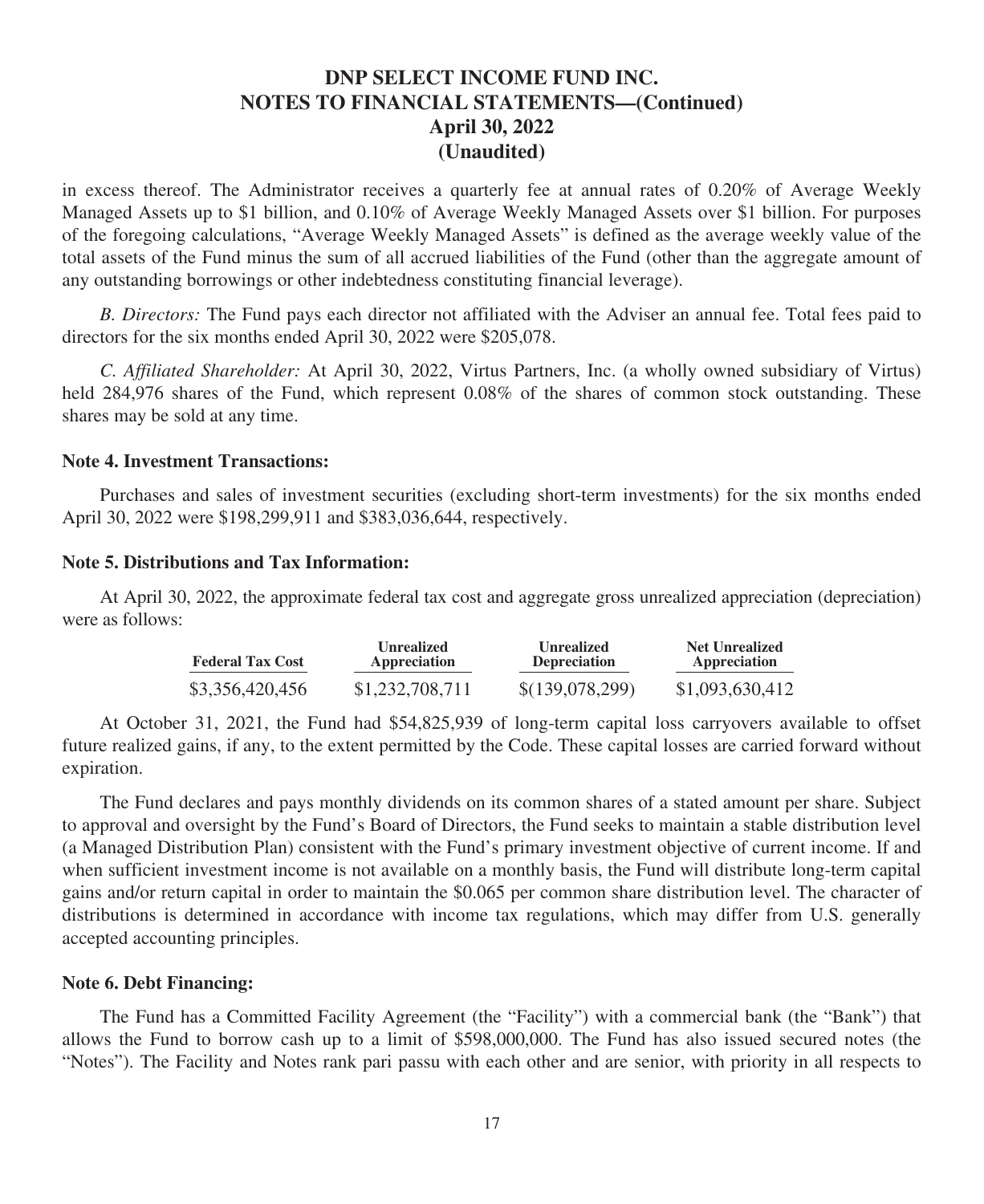the outstanding common and preferred stock as to the payment of dividends and with respect to the distribution of assets upon dissolution, liquidation or winding up of the affairs of the Fund. Key information regarding the Facility and Notes is detailed below.

*A. Borrowings Under the Facility:* Borrowings under the Facility are collateralized by certain assets of the Fund (the "Hypothecated Securities"). The Fund expressly grants the Bank the right to re-register the Hypothecated Securities in its own name or in another name other than the Fund's and to pledge, repledge, hypothecate, rehypothecate, sell, lend or otherwise transfer or use the Hypothecated Securities. Interest is charged at 1 month LIBOR plus an additional percentage rate of 0.85% on the amount borrowed. The Bank has the ability to require repayment of the Facility upon 179 days' notice or following an event of default. For the six months ended April 30, 2022, the average daily borrowings under the Facility and the weighted daily average interest rate were \$598,000,000 and 1.09%, respectively. As of April 30, 2022, the amount of such outstanding borrowings was \$598,000,000 and the applicable interest rate was 1.65%.

The Bank has the ability to borrow the Hypothecated Securities ("Rehypothecated Securities"). The Fund is entitled to receive a fee from the Bank in connection with any borrowing of Rehypothecated Securities. The fee is computed daily based on a percentage of the difference between the fair market rate as determined by the Bank and the Fed Funds Open rate and is paid monthly. The Fund can designate any Hypothecated Security as ineligible for rehypothecation and can recall any Rehypothecated Security at any time and if the Bank fails to return it (or an equivalent security) in a timely fashion, the Bank will be liable to the Fund for the ultimate delivery of such security and certain costs associated with delayed delivery. In the event the Bank does not return the security or an equivalent security, the Fund will have the right to, among other things, apply and set off an amount equal to 100% of the then-current fair market value of such Rehypothecated Securities against any amounts owed to the Bank under the Facility. The Fund is entitled to receive an amount equal to any and all interest, dividends or distributions paid or distributed with respect to any Hypothecated Security on the payment date. At April 30, 2022, Hypothecated Securities under the Facility had a market value of \$2,368,747,472 and Rehypothecated Securities had a market value of \$551,763,661. If at the close of any business day, the value of all outstanding Rehypothecated Securities exceeds the value of the Fund's borrowings, the Bank shall promptly, at its option, either reduce the amount of the outstanding Rehypothecated Securities or deliver an amount of cash at least equal to the excess amount.

*B. Notes:* In 2016, the Fund completed a private placement of \$300,000,000 of Notes in two fixed-rate series. Net proceeds from the issuances were used to reduce the amount of the Fund's borrowing under its Facility. The Notes are secured by a lien on all assets of the Fund of every kind, including all securities and all other investment property, equal and ratable with the liens securing the Facility. The Notes are not listed on any exchange or automated quotation system.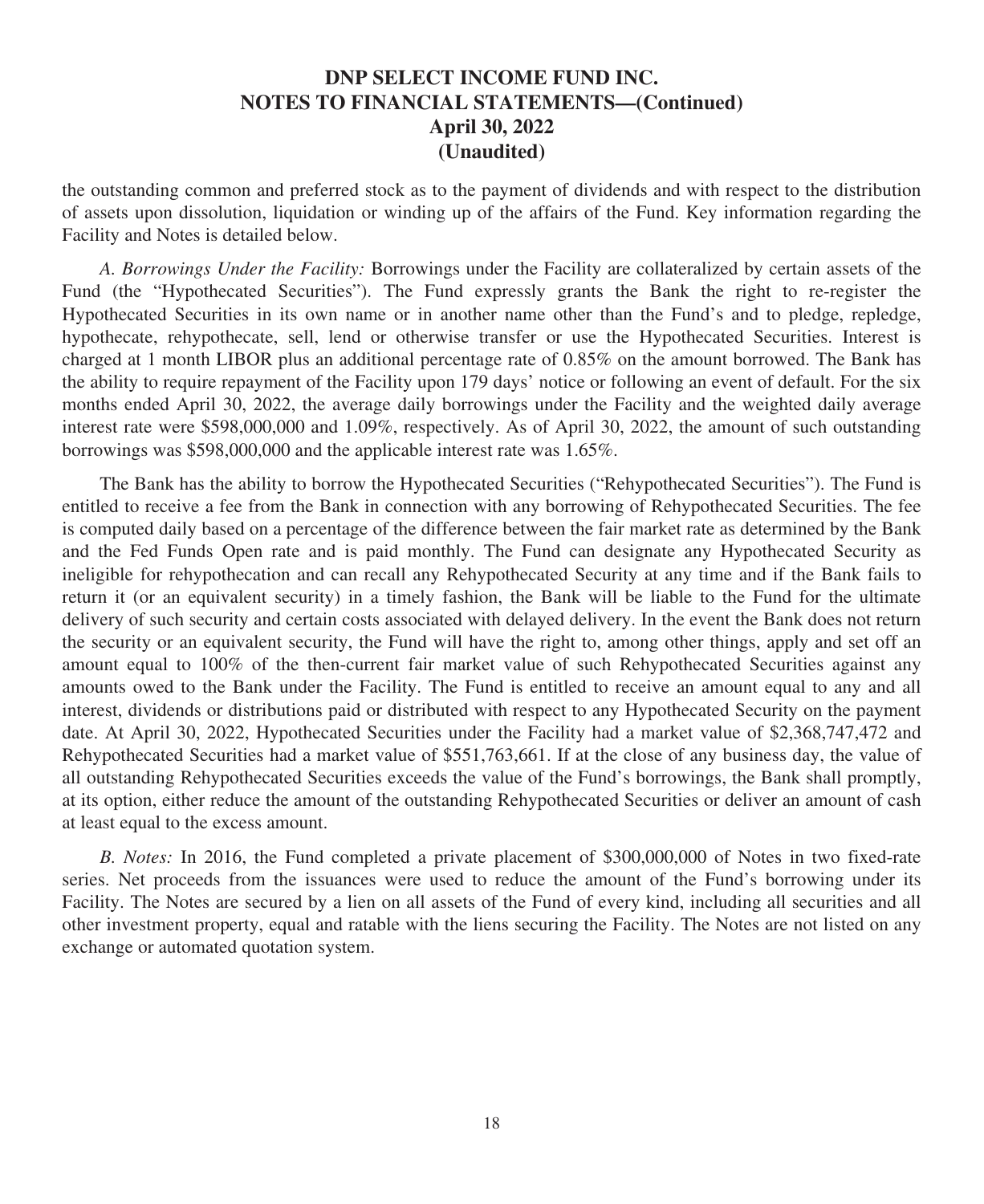Key terms of each series of secured notes are as follows:

| <b>Series</b> | Amount        | Rate     | <b>Maturity</b> | <b>Estimated</b><br><b>Fair Value</b> |
|---------------|---------------|----------|-----------------|---------------------------------------|
|               | \$100,000,000 | 2.76%    | 7/22/23         | \$99,040,000                          |
|               | 200,000,000   | $3.00\%$ | 7/22/26         | 189,320,000                           |
|               | \$300,000,000 |          |                 | \$288,360,000                         |

**Estimated**

The Fund incurred costs in connection with the issuance of the Notes. These costs were recorded as a deferred charge and are being amortized over the respective life of each series of Notes. Amortization of these offering costs of \$205,638 is included under the caption "Interest expense and amortization of deferred offering costs on secured notes" on the Statement of Operations and the unamortized balance is deducted from the carrying amount of the Notes under the caption "Secured notes" on the Statement of Assets and Liabilities.

Holders of the Notes are entitled to receive semi-annual interest payments until maturity. The Notes accrue interest at the annual fixed rate indicated above. The Notes are subject to optional and mandatory redemption in certain circumstances and subject to certain prepayment penalties and premiums.

The estimated fair value of the Notes was calculated, for disclosure purposes, based on estimated market yields and credit spreads for comparable instruments or representative indices with similar maturity, terms and structure. The Notes are categorized as Level 2 within the fair value hierarchy.

#### **Note 7. Mandatory Redeemable Preferred Shares:**

The Fund has issued and outstanding Mandatory Redeemable Preferred Shares ("MRP Shares") with a liquidation preference of \$100,000 per share.

| <b>Series</b> | <b>Shares</b><br>Outstanding | Liquidation<br><b>Preference</b> | <b>Ouarterly Rate Reset</b> | Rate     | Weighted<br>Average<br><b>Daily Rate</b> | <b>Mandatory</b><br><b>Redemption</b><br>Date | <b>Estimated</b><br><b>Fair Value</b> |
|---------------|------------------------------|----------------------------------|-----------------------------|----------|------------------------------------------|-----------------------------------------------|---------------------------------------|
| ◡             | 750                          | \$75,000,000                     | $3M LIBOR + 2.15\%$         | $3.12\%$ | 2.46%                                    | 4/1/2024                                      | \$75,000,000                          |
| Е             | 1,320                        | 132,000,000                      | <b>Fixed Rate</b>           | $4.63\%$ | $4.63\%$                                 | 4/1/2027                                      | 129,320,400                           |
|               | 2,070                        | \$207,000,000                    |                             |          |                                          |                                               | \$204,320,400                         |

Key terms of each series of MRP Shares at April 30, 2022 are as follows:

The Fund incurred costs in connection with the issuance of the MRP Shares. These costs were recorded as a deferred charge and are being amortized over the respective life of each series of MRP Shares. Amortization of these deferred offering costs of \$104,609 is included under the caption "Interest expense and amortization of deferred offering costs on preferred shares" on the Statement of Operations and the unamortized balance is deducted from the carrying amount of the MRP Shares under the caption "Mandatory redeemable preferred shares" on the Statement of Assets and Liabilities.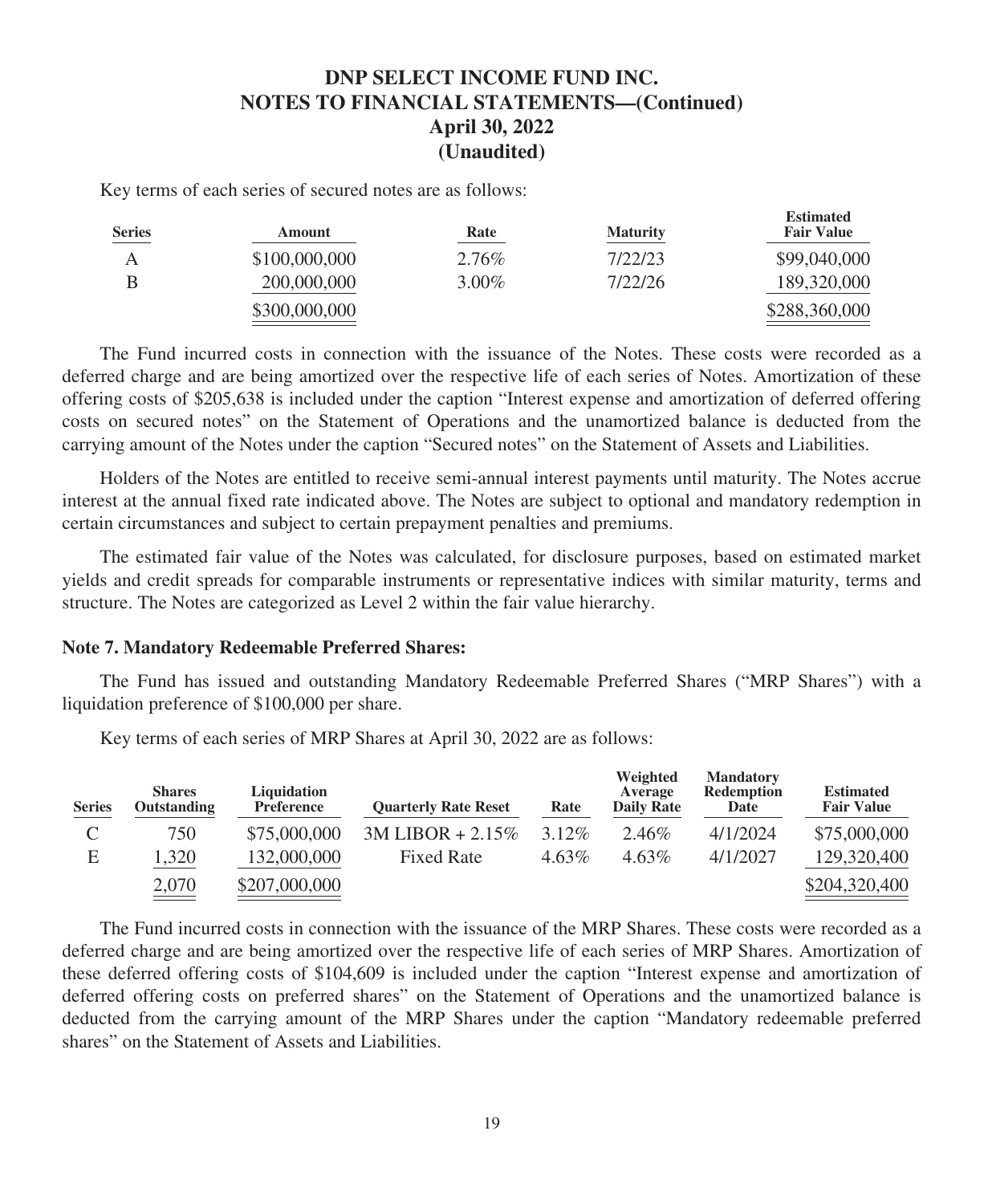Holders of the MRP Shares are entitled to receive quarterly cumulative cash dividend payments on the first business day following each quarterly dividend date which is the last day of each of March, June, September and December.

MRP Shares are subject to optional and mandatory redemption in certain circumstances. The redemption price per share is equal to the sum of the liquidation preference per share plus any accumulated but unpaid dividends plus, in some cases, an early redemption premium (which varies based on the date of redemption). The MRP Shares are not listed on any exchange or automated quotation system. The MRP Shares are categorized as Level 2 within the fair value hierarchy. The Fund is subject to certain restrictions relating to the MRP Shares such as maintaining certain asset coverage, effective leverage ratio and overcollateralization ratio requirements. Failure to comply with these restrictions could preclude the Fund from declaring any distributions to common shareholders and could trigger the mandatory redemption of the MRP Shares at liquidation value.

In general, the holders of the MRP Shares and of the Common Stock have equal voting rights of one vote per share. The holders of the MRP Shares are entitled to elect two members of the Board of Directors, and separate class votes are required on certain matters that affect the respective interests of the MRP Shares and the Common Stock.

#### **Note 8. Offering of Shares of Common Stock:**

The Fund has a shelf registration statement allowing for an offering of up to \$200,000,000 of shares of common stock. The shares may be offered and sold directly to purchasers, through at-the-market offerings using an equity distribution agent, or through a combination of these methods. The Fund entered into an agreement with Wells Fargo Securities, LLC to act as the Fund's equity distribution agent. The Fund incurred costs in connection with this offering of shares of common stock. These costs are recorded as a deferred charge and are being amortized as shares of common stock are sold. Amortization of these offering costs of \$35,985 are recorded as a reduction in paid-in surplus on common stock. The weighted average premium to NAV per share sold during the six months ended April 30, 2022 was 14.29%.

#### **Note 9. Merger:**

On March 8, 2021, pursuant to an Agreement and Plan of Merger (the "Merger"), all of the assets and liabilities of Duff & Phelps Utility and Corporate Bond Trust Inc. ("DUC") were acquired by the Fund in exchange for an equal aggregate value of shares of the Fund.

In the Merger, shareholders of DUC received newly issued DNP common shares in a tax-free transaction having an aggregate net asset value equal to the aggregate net asset value of the holdings of DUC, as determined at the close of business on March 5, 2021. The resulting exchange rate was 1.055545 shares of common stock of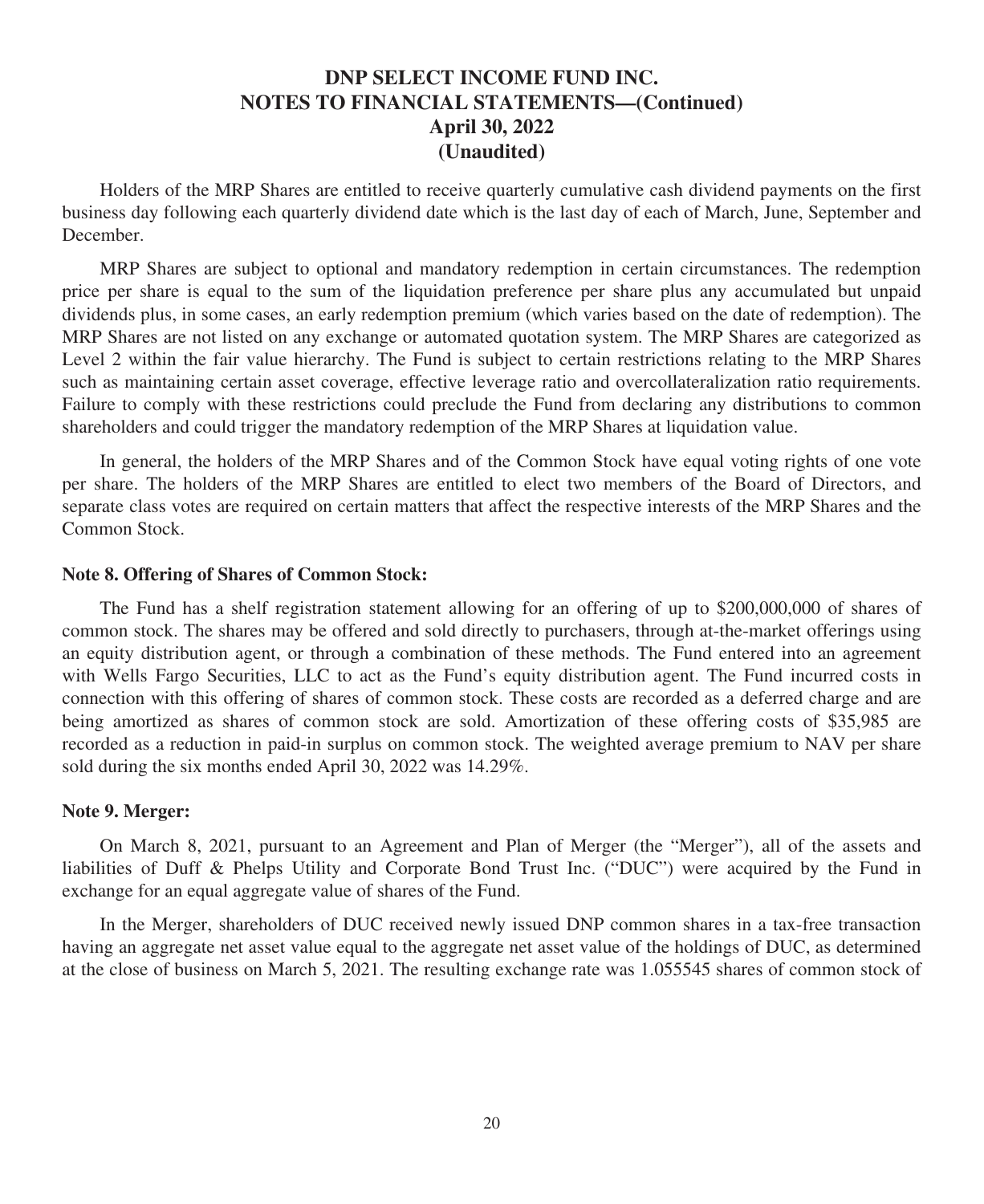the Fund for each share of common stock of DUC. Fractional DNP shares were not issued in the merger and consequently cash was distributed for any such fractional amounts. Relevant details pertaining to the Merger are as follows:

| 27,512,581      |
|-----------------|
| \$256,135,664   |
| \$9.31          |
|                 |
| 309,720,193     |
| \$2,731,699,411 |
| \$8.82          |
|                 |
| 338,760,960     |
| \$2,987,835,075 |
| \$8.82          |
|                 |

Assuming the Merger had been completed on November 1, 2020, the beginning of the fiscal reporting period of the Fund, the pro forma results of operations for the year ended October 31, 2021, would have been as follows:

| Net investment income $\dots\dots\dots\dots\dots\dots\dots\dots\dots\dots\dots$ | \$77,716,537  |
|---------------------------------------------------------------------------------|---------------|
| Net realized and unrealized gain $\dots \dots \dots \dots \dots \dots \dots$    | 442,553,780   |
| Net increase in net assets resulting from operations $\dots \dots$              | \$520,270,317 |

Because the combined funds have been managed as a single integrated fund since the Merger was completed, it is not practicable to separate the amounts of revenue and earnings of DUC that have been included in the Fund's statement of operations since March 8, 2021.

For financial reporting purposes, \$345,032,828 of the assets received in the Merger were in the form of securities recorded at fair value, with cost of \$323,064,790 and net unrealized appreciation of \$21,968,038. The cost basis of the investments received from DUC was carried forward to align ongoing reporting of the Fund's realized and unrealized gains and losses with amounts distributable to stockholders for tax purposes. The Fund acquired capital loss carryovers of \$60,141,441 from DUC in the Merger, of which \$84,375 are short-term and \$60,057,066 are long-term. These capital loss carryovers are not subject to expiration, but they may be subject to future annual limitations on use.

In addition to the securities received in the Merger, the Fund acquired cash in the amount of \$12,729,737 and receivables in the amount of \$3,902,280. Borrowings in the amount of \$105,000,000 and payables in the amount of \$529,181 were also assumed.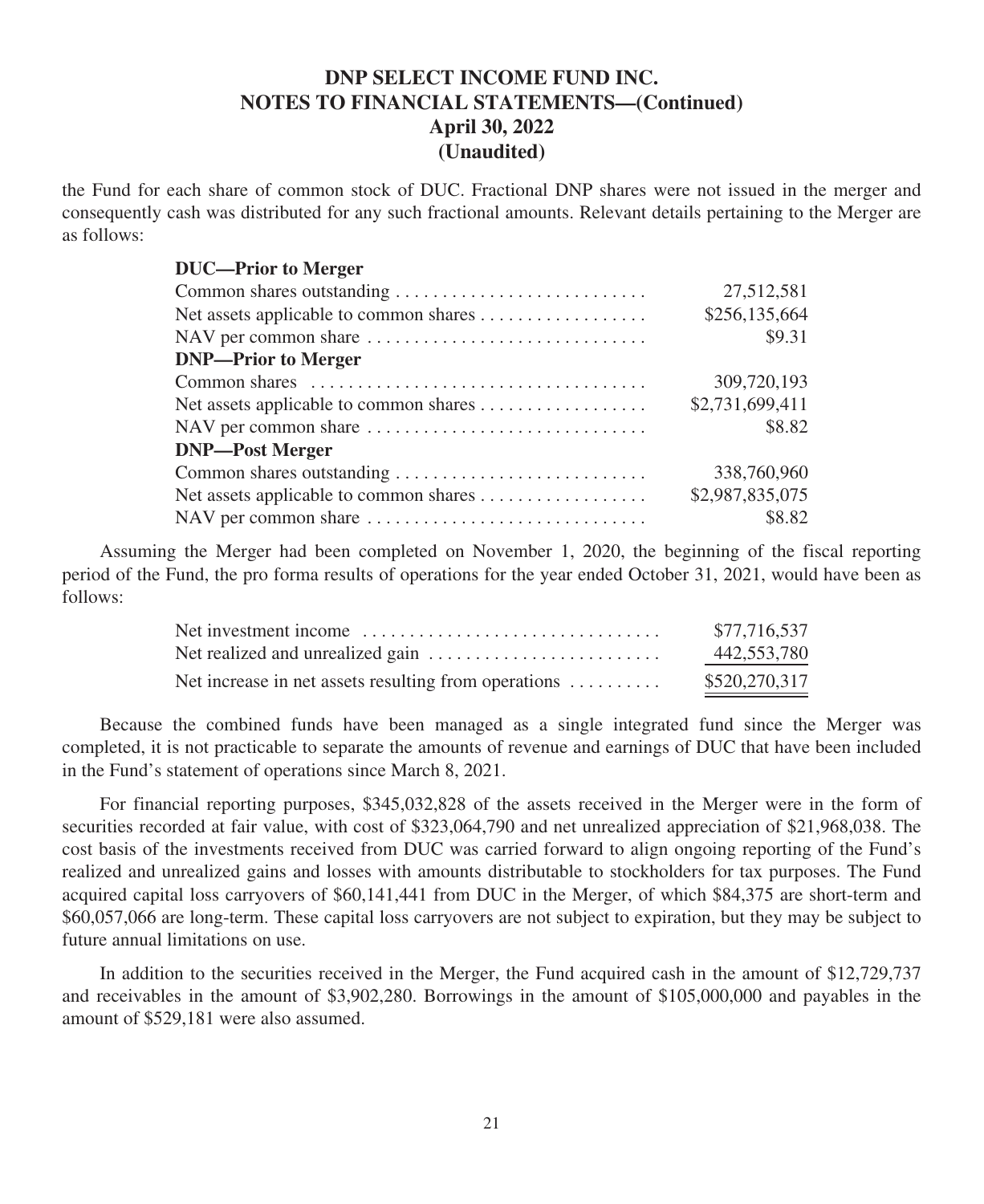#### **Note 10. Indemnifications:**

Under the Fund's organizational documents, its Officers and Directors are indemnified against certain liabilities arising out of the performance of their duties to the Fund. In addition, in the normal course of business, the Fund enters into contracts that provide general indemnifications to other parties. The Fund's maximum exposure under these arrangements is unknown as this would involve future claims that may be made against the Fund that have not occurred. However, the Fund has not had prior claims or losses pursuant to these arrangements and expects the risk of loss to be remote.

#### **Note 11. Subsequent Events:**

Management has evaluated the impact of all subsequent events on the Fund through the date the financial statements were issued, and has determined that there were no subsequent events requiring recognition or disclosure in these financial statements.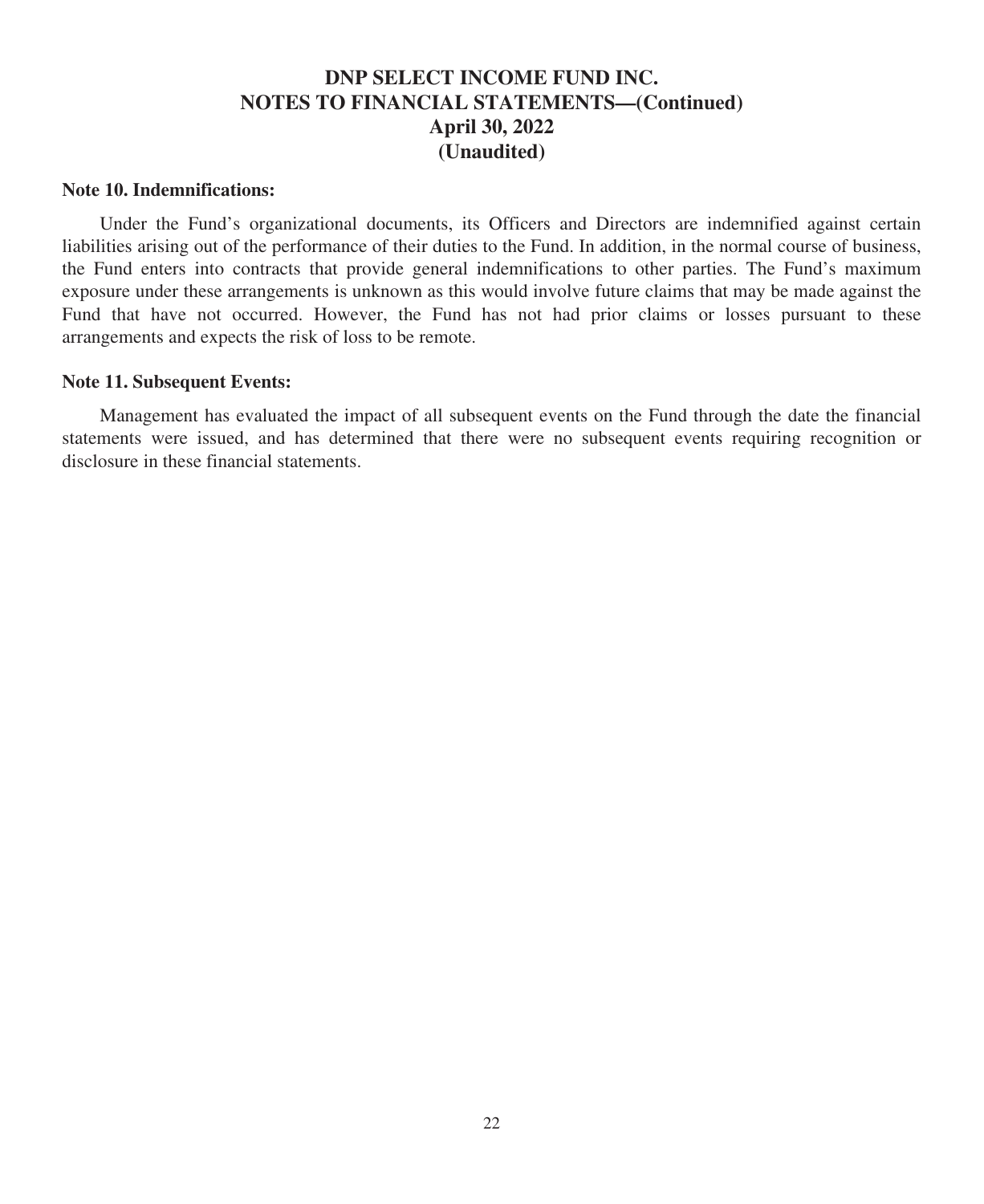## **RENEWAL OF INVESTMENT ADVISORY AGREEMENT (Unaudited)**

Under Section 15(c) of the Investment Company Act of 1940 (the "1940 Act"), the terms of the Fund's investment advisory agreement must be reviewed and approved at least annually by the Board of Directors of the Fund (the "Board"), including a majority of the directors who are not "interested persons" of the Fund, as defined in section 2(a)(19) of the 1940 Act (the "Independent Directors"). Section 15(c) of the 1940 Act also requires the Fund's directors to request and evaluate, and the Fund's investment adviser to furnish, such information as may reasonably be necessary to evaluate the terms of the investment advisory agreement. To assist the Board with this responsibility, the Board has appointed a Contracts Committee, which is composed of the Independent Directors of the Fund and acts under a written charter that was most recently amended on December 17, 2015. A copy of the charter is available on the Fund's website at www.dpimc.com/dnp and in print to any shareholder, upon request.

The Contracts Committee, assisted by the advice of independent legal counsel, conducted an annual review of the terms of the Fund's contractual arrangements, including the investment advisory agreement with Duff & Phelps Investment Management Co. (the "Adviser"). Set forth below is a description of the Contracts Committee's annual review of the Fund's investment advisory agreement, which provided the material basis for the Board's decision to continue the investment advisory agreement.

In the course of the Contracts Committee's review, the members of the Contracts Committee considered all of the information they deemed appropriate, including informational materials furnished by the Adviser in response to a request made by independent counsel on behalf of the Contracts Committee. In arriving at its recommendation that continuation of the investment advisory agreement was in the best interests of the Fund and its shareholders, the Contracts Committee took into account all factors that it deemed relevant, without identifying any single factor or group of factors as all-important or controlling. Among the factors considered by the Contracts Committee, and the conclusion reached with respect to each, were the following:

**Nature, extent, and quality of services**. The Contracts Committee considered the nature, extent and quality of the services provided to the Fund by the Adviser. Among other materials, the Adviser furnished the Contracts Committee with a copy of its most recent investment adviser registration form (Form ADV). In evaluating the quality of the Adviser's services, the Contracts Committee noted the various complexities involved in the operations of the Fund, such as the use of multiple forms of leverage (senior notes, preferred stock and borrowings under a credit facility), the rehypothecation of portfolio securities pledged under the credit facility and the Fund's ongoing "at-the-market" offering program for its common stock, and concluded that the Adviser is consistently providing high-quality services to the Fund in an increasingly complex environment. The Contracts Committee also considered the length of service of the individual professional employees of the Adviser who provide services to the Fund. In the Contracts Committee's view, the long-term service of capable and conscientious professionals provides a significant benefit to the Fund and its shareholders. The Contracts Committee also considered the Fund's investment performance as discussed below. The Contracts Committee also took into account its evaluation of the quality of the Adviser's code of ethics and compliance program. The Contracts Committee also considered the consistent quality of the services being provided by the Adviser even in light of the disruptions related to the COVID-19 pandemic. In light of the foregoing, the Contracts Committee concluded that it was generally satisfied with the nature, extent and quality of the services provided to the Fund by the Adviser.

**Investment performance of the Fund and the Adviser**. The Contracts Committee reviewed the Fund's investment performance over time and compared that performance to other funds in its peer group. In making its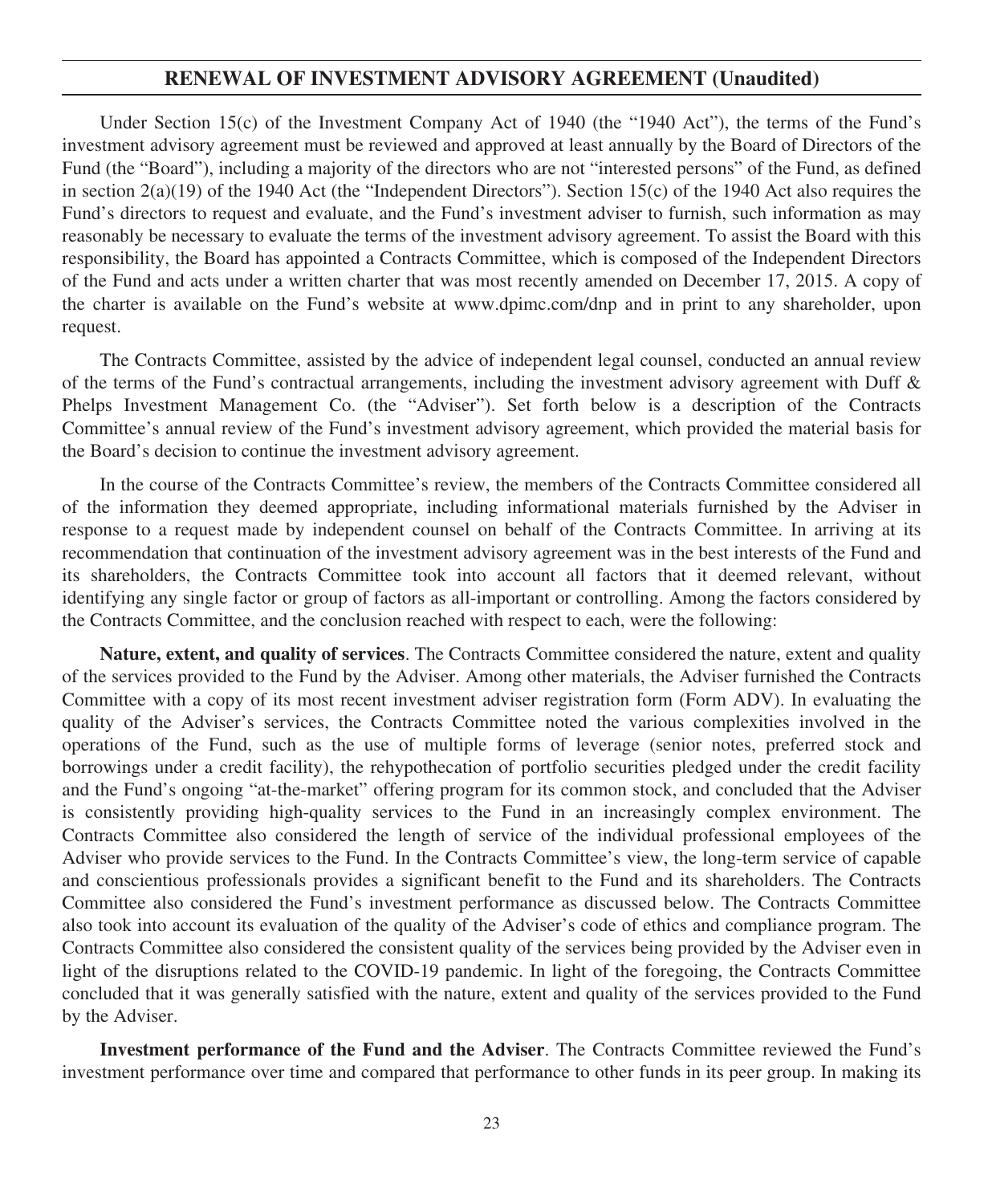comparisons, the Contracts Committee utilized data provided by the Adviser and a report from Broadridge ("Broadridge"), an independent provider of investment company data. As reported by Broadridge, the Fund's net asset value ("NAV") total return ranked above the median among all leveraged closed-end equity funds categorized by Broadridge as utility funds for the 3-, 5- and 10-year periods ended June 30, 2021, and below the median for that same group for the 1-year period ended June 30, 2021. The Adviser provided the Contracts Committee with performance information for the Fund for the 1-, 3-, and 5-year periods ended June 30, 2021, measured against two benchmarks: the Lipper Utility Peer Group Average and a composite of the S&P 500 Utilities Index and the Bloomberg U.S. Utility Bond Index (the "S&P Composite"), calculated to reflect the relative weights of the Fund's equity and bond portfolios. The Contracts Committee noted that on an NAV total return basis, the Fund outperformed the Lipper Utility Peer Group Average for the 3- and 5-year periods ended June 30, 2021, while trailing that peer group average for the 1-year period ended June 30, 2021. On a market value basis, the Fund's total return underperformed the peer group average for the 1-, 3- and 5-year periods ended June 30, 2021 The Contracts Committee also noted that the Fund's NAV total return underperformed the S&P Composite for the 3- and 5-year periods ended June 30, 2021 while outperforming the S&P Composite for the 1-year period ended June 30, 2021. On a market value basis, the Fund underperformed the S&P Composite for the 1- and 3-year periods ended June 30, 2021 while outperforming the S&P Composite for the 5-year period ended June 30, 2021.

The Contracts Committee also considered that since current income is one of the Fund's primary objectives, one measure of the Adviser's performance is the fact that the Fund has been paying a regular 6.5 cent per share monthly distribution on its common stock since July 1997, and that the Fund's annualized distribution rate of 7.46% based on market value as of June 30, 2021 compares favorably with the 3.24% yield of the S&P Utilities Index (and the 1.35% yield of the S&P 500 Index, representing the broader market), while considering that the Fund's distribution rate contains a component of return of capital. The Contracts Committee noted that the Fund's managed distribution plan provides for the Fund to distribute all available investment income to shareholders and, if sufficient investment income is not available on a monthly basis, to distribute long-term capital gains and/or return capital to its shareholders in order to maintain the 6.5 cent per share monthly distribution level. Additionally, the Contracts Committee considered the fact that since 1990, the Fund's common stock has traded at a premium to NAV over 96% of the time (even though most closed-end funds trade at a discount to NAV) as further evidence of the Adviser's successful management of the Fund's investment portfolio.

**Costs of services and profits realized**. The Contracts Committee considered the reasonableness of the compensation paid to the Adviser, in both absolute and comparative terms, and also the profits realized by the Adviser and its affiliates from its relationship with the Fund. To facilitate this analysis, the Contracts Committee retained Broadridge to furnish a report comparing the Fund's management fee (defined as the sum of the advisory fee and administration fee) and other expenses to the similar expenses of other comparable funds selected by Broadridge (the "Broadridge expense group"). The Contracts Committee reviewed, among other things, information provided by Broadridge comparing the Fund's contractual management fee rate (at common asset levels) and actual management fee rate (reflecting fee waivers, if any) as a percentage of total assets and as a percentage of assets attributable to common stock to other funds in its Broadridge expense group. Based on the data provided on management fee rates, the Contracts Committee noted that: (i) the Fund's contractual management fee rate at a common asset level was lower than the median of its Broadridge expense group; (ii) the actual total expense rate was above the median on a total asset basis and on the basis of assets attributable to common stock; and (iii) the actual management fee rate was lower than the median of its Broadridge expense group on a total asset basis and on the basis of assets attributable to common stock.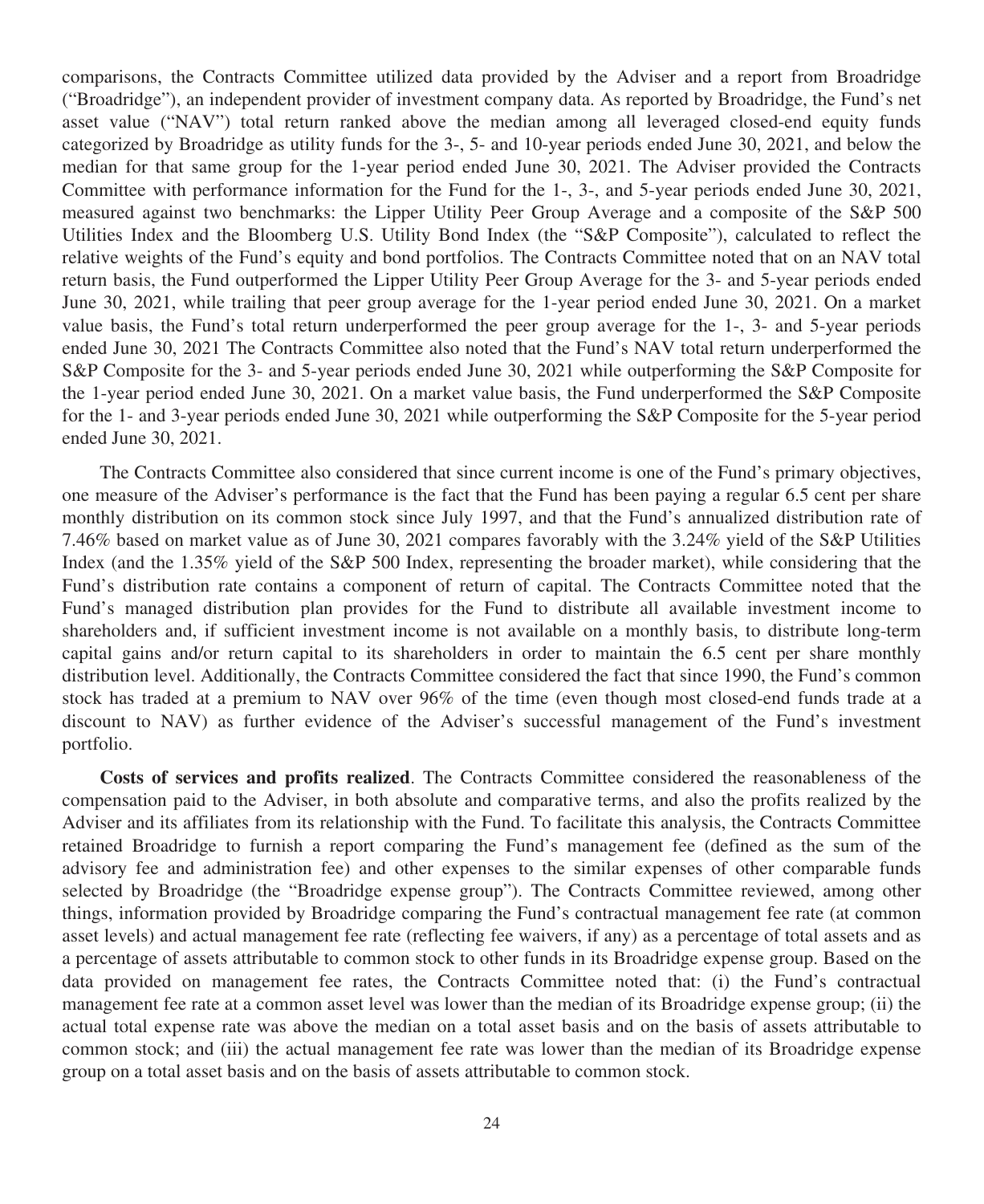In reviewing expense ratio comparisons between the Fund and other funds in the peer group selected by Broadridge, the Contracts Committee considered leverage-related expenses separately from other expenses. The Contracts Committee noted that leverage-related expenses are not conducive to direct comparisons between funds, because the leverage-related expenses on a fund's income statement are significantly affected by the amount, type, tenor and accounting treatment of the leverage used by each fund, among other factors, and considered the Adviser's report indicating that the tenor and diversification of the Fund's leverage were the primary drivers of the difference between the Fund's investment-related expenses and those of other funds in the Broadridge peer group. Also, unlike all the other expenses of the Fund (and other funds) which are incurred in return for a service, leverage expenses are incurred in return for the receipt of additional capital that is then invested by the Fund (and other funds using leverage) in additional portfolio securities that produce revenue directly offsetting the leverage expenses. Accordingly, in evaluating the cost of the Fund's leverage, the Contracts Committee considered the specific benefits to the Fund's common shareholders of maintaining such leverage, noting that the Fund's management and the Board regularly monitor the amount, form, terms and risks of the Fund's leverage, and that such leverage has continued to be accretive, generating net income for the Fund's common shareholders over and above its cost.

The Adviser also furnished the Contracts Committee with copies of its financial statements, and the financial statements of its parent company, Virtus Investment Partners, Inc. The Adviser also provided information regarding the revenue and expenses related to its management of the Fund, and the methodology used by the Adviser in allocating such revenue and expenses among its various clients. In reviewing those financial statements and other materials, the Contracts Committee examined the profitability of the investment advisory agreement to the Adviser and determined that the profitability of that contract was reasonable in light of the services rendered to the Fund. The Contracts Committee considered that the Adviser must be able to compensate its employees at competitive levels in order to attract and retain high-quality personnel to provide high-quality service to the Fund. The Contracts Committee concluded that the investment advisory fee was the product of arm's length bargaining and that it was fair and reasonable to the Fund.

**Economies of scale**. The Contracts Committee considered whether the Fund has appropriately benefited from any economies of scale. The Contracts Committee noted the breakpoints whereby the advisory fee is reduced at higher asset levels and concluded that any economies of scale are being shared between Fund shareholders and the Adviser in an appropriate manner.

**Comparison with other advisory contracts**. The Contracts Committee also received comparative information from the Adviser with respect to its standard fee schedule for investment advisory clients other than the Fund. The Contracts Committee noted that, among all accounts managed by the Adviser, the Fund's advisory fee rate is comparable to the Adviser's standard fee schedule at certain asset levels. However, the Contracts Committee noted that the services provided by the Adviser to the Fund are significantly more extensive and demanding than the services provided by the Adviser to its non-investment company, institutional accounts. Specifically, in providing services to the Fund, the Contracts Committee considered that the Adviser needs to: (1) comply with the 1940 Act, the Sarbanes-Oxley Act and other federal securities laws and New York Stock Exchange requirements, (2) provide for external reporting (including semi-annual reports to shareholders, annual audited financial statements and disclosure of proxy voting), tax compliance and reporting (which are particularly complex for investment companies), requirements of Section 19 of the 1940 Act relating to the source of distributions, (3) prepare for and attend meetings of the Board and its committees, (4) communicate with Board and committee members between meetings, (5) communicate with a retail shareholder base consisting of thousands of investors, (6) manage the use of different forms of financial leverage and respond to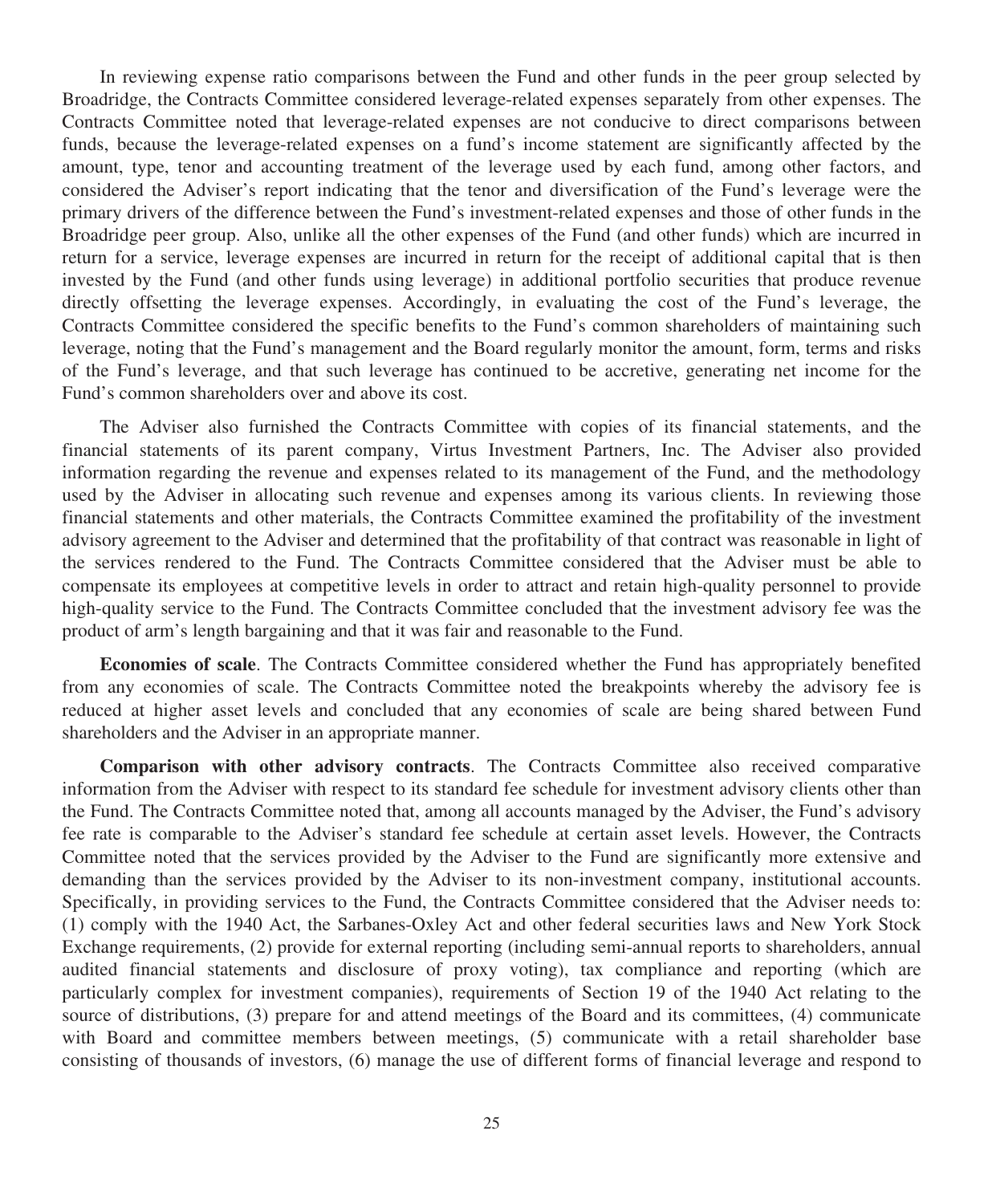changes in the financial markets and regulatory environment that could affect the amount and type of the Fund's leverage and (7) respond to unanticipated issues in the financial markets or regulatory environment that can impact the Fund. Based on the fact that the Adviser only provides the foregoing services to its investment company clients and not to its institutional account clients, the Contracts Committee concluded that the management fees charged to the Fund are reasonable compared to those charged to other clients of the Adviser, when the nature and scope of the services provided to the Funds are taken into account. Furthermore, the Contracts Committee noted that many of the Adviser's other clients would not be considered "like accounts" of the Fund because these accounts are not of similar size and do not have the same investment objectives as, or possess other characteristics similar to, the Fund.

**Indirect benefits**. The Contracts Committee considered possible sources of indirect benefits to the Adviser from its relationship to the Fund, including brokerage and soft dollar arrangements, and enhanced reputation that may aid in obtaining new clients. In this regard, the Contracts Committee noted that the Fund does not utilize affiliates of the Adviser for brokerage purposes, that the Adviser does not use third-party soft dollar arrangements and that the Adviser has continued to seek opportunities to reduce brokerage costs borne by the Fund.

**Conclusion**. Based upon its evaluation of all material factors, including the foregoing, and assisted by the advice of independent legal counsel, the Contracts Committee concluded that the continued retention of the Adviser as investment adviser to the Fund was in the best interests of the Fund and its shareholders. Accordingly, the Contracts Committee recommended to the full Board that the investment advisory agreement with the Adviser be continued for a one-year term ending March 1, 2023. On December 16, 2021, the Contracts Committee presented its recommendations, and the criteria on which they were based, to the full Board, whereupon the Board, including all of the Independent Directors voting separately, accepted the Contracts Committee's recommendations and unanimously approved the continuation of the current investment advisory agreement with the Adviser for a one-year term ending March 1, 2023.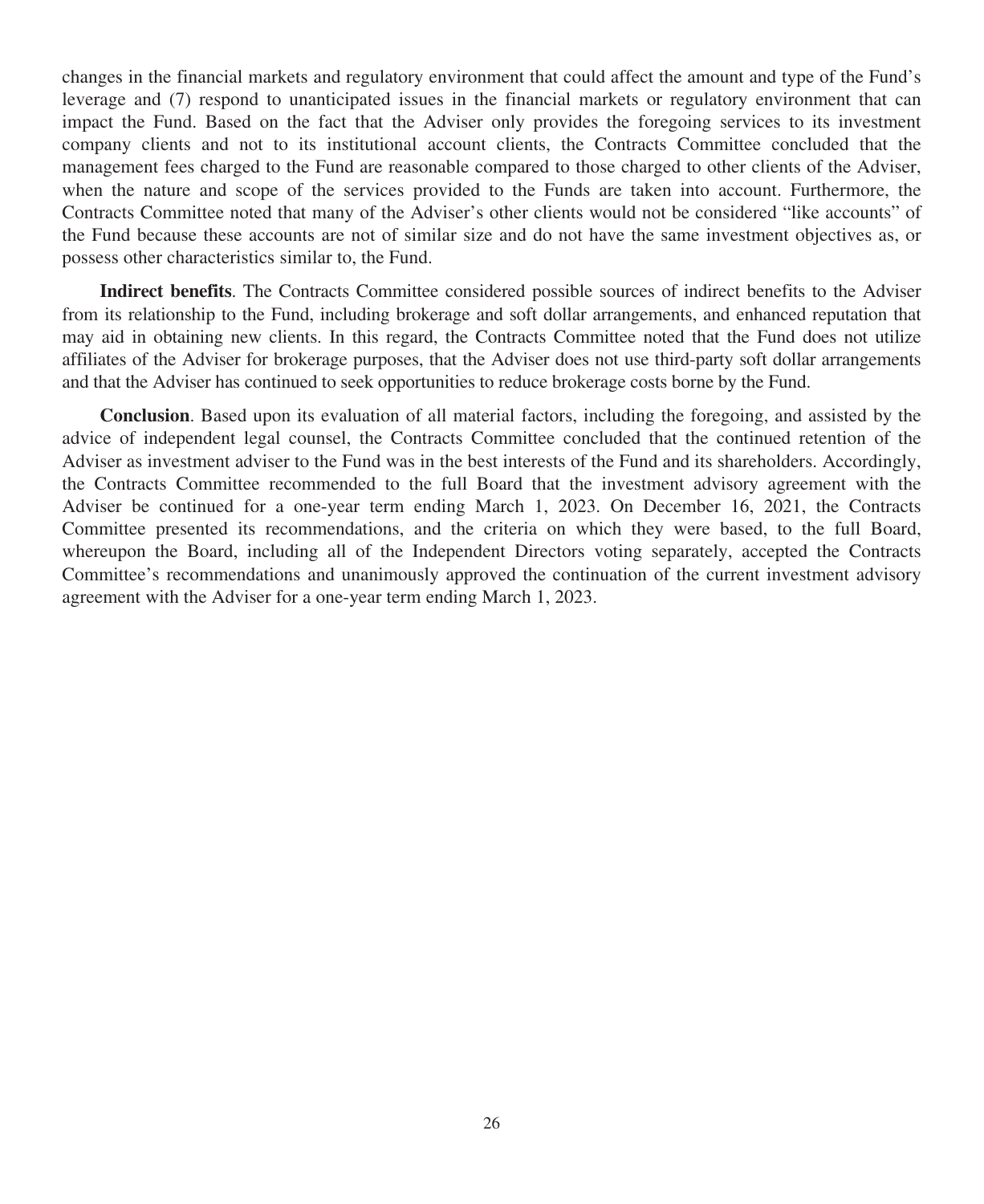## **INFORMATION ABOUT PROXY VOTING BY THE FUND (Unaudited)**

A description of the policies and procedures that the Fund uses to determine how to vote proxies relating to portfolio securities is available without charge, upon request, by calling the Administrator toll-free at (833) 604-3163 or is available on the Fund's website www.dpimc.com/dnp or on the SEC's website www.sec.gov.

Information regarding how the Fund voted proxies relating to portfolio securities during the most recent 12 month period ended June 30 is available without charge, upon request, by calling the Administrator toll-free at (833) 604-3163 or is available on the Fund's website at www.dpimc.com/dnp or on the SEC's website at www.sec.gov.

## **INFORMATION ABOUT THE FUND'S PORTFOLIO HOLDINGS (Unaudited)**

The Fund files its complete schedule of portfolio holdings with the SEC for its first and third fiscal quarters (January 31 and July 31) as an exhibit to Form NPORT-P. The Fund's Form NPORT-P is available on the SEC's website at www.sec.gov. In addition, the Fund's schedule of portfolio holdings is available without charge, upon request, by calling the Administrator toll-free at (833) 604-3163 or is available on the Fund's website at www.dpimc.com/dnp.

## **REPORT ON ANNUAL MEETING OF SHAREHOLDERS (Unaudited)**

The Annual Meeting of Shareholders of the Fund was held on March 7, 2022. The following is a description of each matter voted upon at the meeting and the number of votes cast on each matter:

|                                                                                                                                                                                                                |     | <b>Shares</b><br><b>Voted For</b> | <b>Shares</b><br>Withheld |
|----------------------------------------------------------------------------------------------------------------------------------------------------------------------------------------------------------------|-----|-----------------------------------|---------------------------|
| 1. Election of director*                                                                                                                                                                                       |     |                                   |                           |
| Director elected to serve until the Annual Meeting in the year 2025 or until his<br>successor is duly elected and qualified:<br>Philip R. McLoughlin $\ldots \ldots \ldots \ldots \ldots \ldots \ldots \ldots$ |     | 234,800,611                       | 6.334.642                 |
| 2. Consideration of a proposal to amend certain provisions of the Fund's charter to increase the number of<br>authorized shares of common stock:                                                               | For | Withheld                          | Abstain                   |
|                                                                                                                                                                                                                |     | 19.349.703                        | 10.426.231                |
| *<br>Directors whose term of office continued beyond this meeting are as follows: Donald C. Burke, Eileen A. Moran, Geraldine M.<br>McNamara and David I. Vitale.                                              |     |                                   |                           |